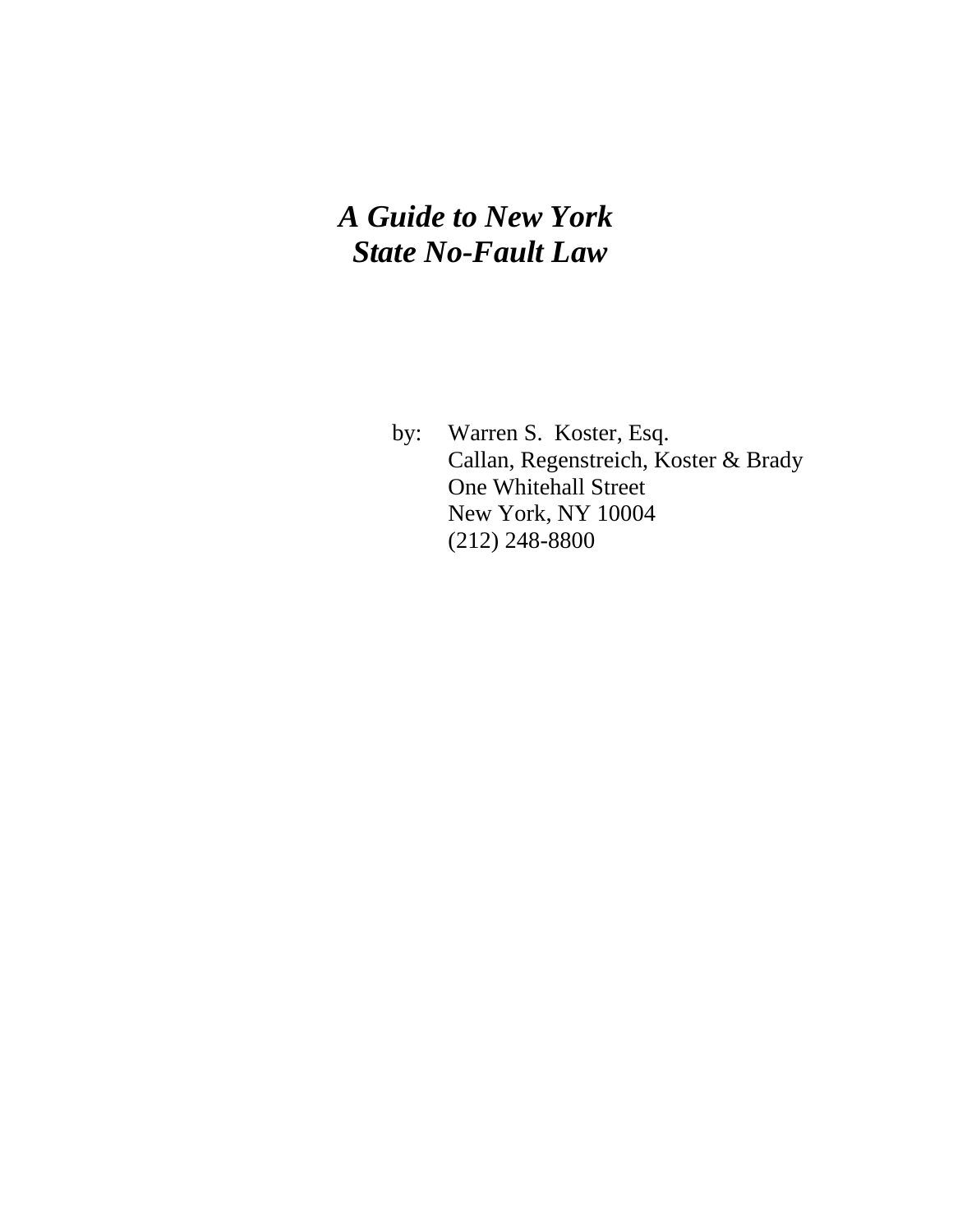# **T A B L E O F C O N T E N T S**

|              | Subject Index                                                                                                  |
|--------------|----------------------------------------------------------------------------------------------------------------|
|              | Introduction                                                                                                   |
| I            | Coverage                                                                                                       |
| $\mathbf{I}$ |                                                                                                                |
| $\mathbf{I}$ |                                                                                                                |
| IV           |                                                                                                                |
| $\mathbf V$  |                                                                                                                |
| V            |                                                                                                                |
|              |                                                                                                                |
|              | Permanent Loss, Permanent<br>Consequential Limitation of Use, and                                              |
|              |                                                                                                                |
| VII          | Conclusion                                                                                                     |
|              | Fracture<br><b>Back Pain</b><br>Limitation of Use $\ldots, \ldots, \ldots, \ldots, \ldots, 23-24$<br>Neck Pain |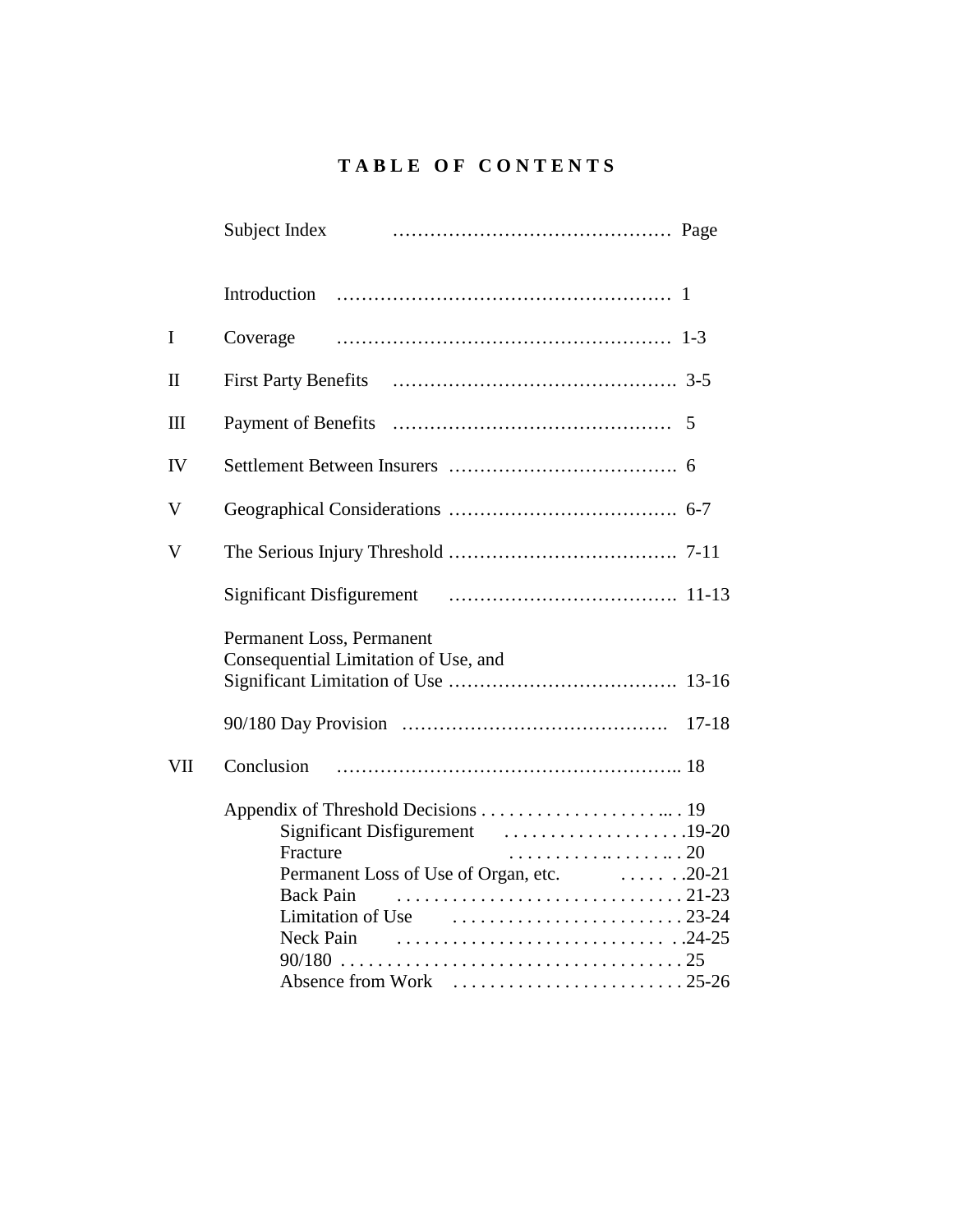# **INTRODUCTION**

 The New York Comprehensive Automobile Insurance Act, better known as the "no-fault" statute, was signed into law on February 13, 1973. The act went into effect on February 1, 1974. The purpose of the act is to compensate motor vehicle accident victims quickly for substantially all of their economic loss.

 In essence, the no-fault statute provides for the payment of medical costs, a percentage of lost wages, compensation for substituted services and all other reasonable expenses incurred as the result of personal injuries sustained in a motor vehicle accident in New York up to a maximum of \$50,000 per person. This is known as basic economic loss and constitutes the nofault aspect of the act. These benefits, known as "first party benefits," will be paid to all individuals entitled to them regardless of fault. Important aspects of the fault system remain and a person who has suffered serious physical injury, as defined in the statute, or has incurred expenses above the \$50,000 limit of the basic economic loss provision, can institute a negligence action to recover additional monies. The statute, therefore, superimposes a no-fault system of accident compensation upon the already existing fault system.

 The New York law does not affect claims concerning property damage. These injuries remain the subject of litigation in our courts. The No-Fault Act is only concerned with personal injuries and not property damage.

# **I. COVERAGE**

 The first issue to be resolved in all motor vehicle accident cases is whether or not the nofault statute is applicable. No-fault benefits are provided for economic loss arising out of the use or operation of a motor vehicle (Insurance Law §5103). A motor vehicle is defined in Insurance Law §5102 to include all vehicles driven upon a public highway accept motorcycles. Motorcycles were presumably excluded because the frequency of personal injuries would make insurance costs prohibitive.

 The statute covers injuries to the named insured, members of his household, any owner, operator or occupant of the insured's vehicle, any pedestrian injured through the use or operation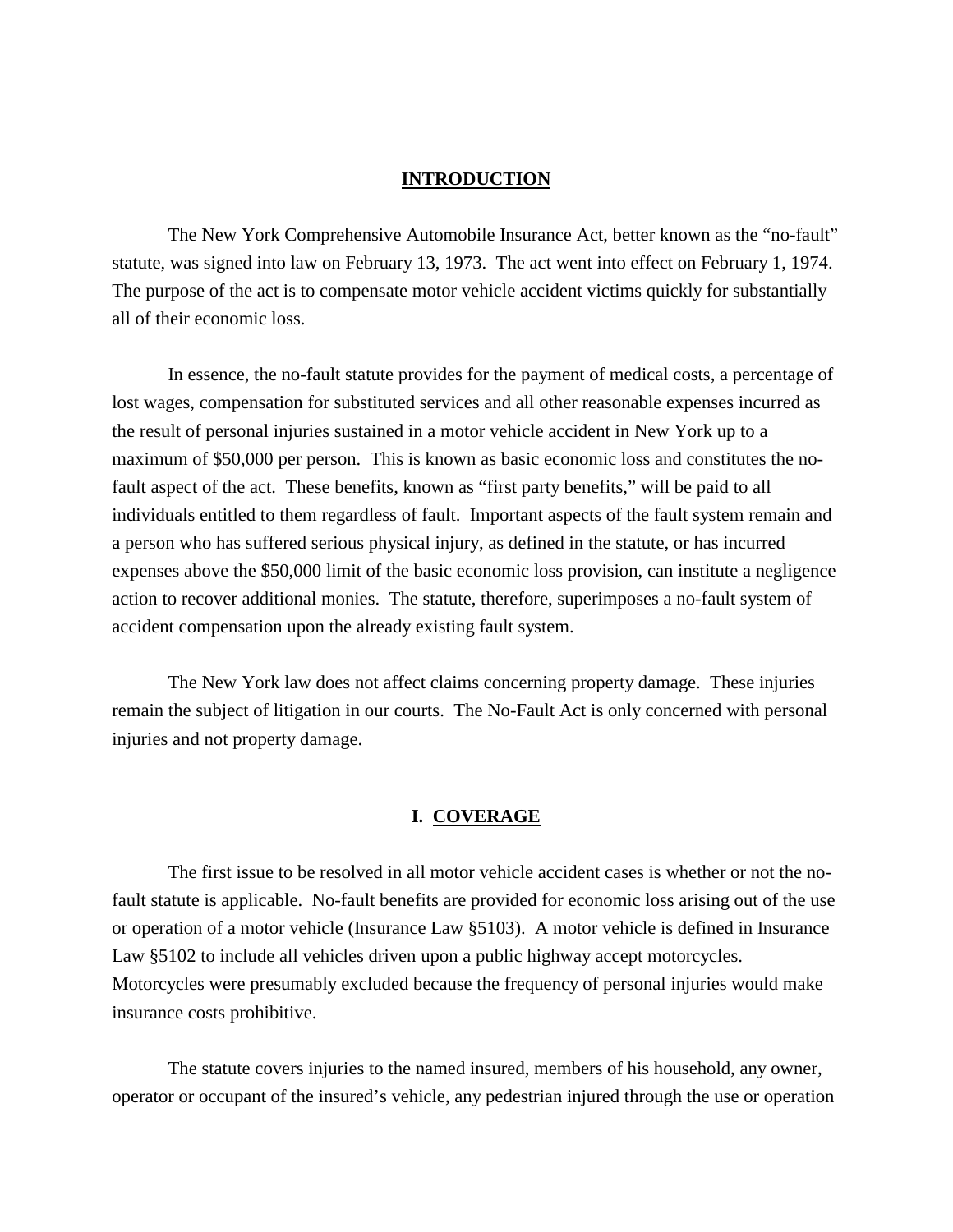of the insured's vehicle, or any other person entitled to "first party benefits." These people are referred to as "covered persons" (Insurance Law §5102). This definition means that persons occupying vehicles or pedestrians injured by uninsured vehicles are excluded from recovering under the act unless they are covered under their own or someone else's policy. An individual in this situation would still, however, retain his rights to make a claim against the Motor Vehicle Accident Indemnification Corporation or bring a negligence action against the uninsured motorist. It is important to remember, therefore, that occupants of vehicles or pedestrians are not entitled to "first party benefits" unless they are covered by that vehicle's policy, their own policy, or a family policy.

 There are specific exclusions from the coverage of the no-fault statute. These are contained in Insurance Law §5103. An insurer may exclude from "first party benefits" a person who is injured:

- By his intentional act;
- ! While operating a motor vehicle in an intoxicated condition or while impaired by use of drugs;
- ! While committing an act which would constitute a felony, or seeking to avoid lawful apprehension or arrest by a law enforcement officer;
- ! While operating a motor vehicle in a race or speed test; or
- ! While operating or occupying a motor vehicle known to be stolen.

 The exclusion is not an automatic one. The statute uses discretionary language. It provides that the insurer "may" exclude certain individuals from coverage. The decision to exclude must, however, be made at the time the insurance contract is negotiated and executed, since the contract must provide for the payment of "first party benefits" to all "covered persons" unless they are specifically excluded.

 It is clear from the language used by the legislature in the exclusionary provision that only the operator of the vehicle in the above-enumerated situations is excluded from coverage. The result is to allow recovery for passengers riding with the excluded person whose injuries are caused by the latter's conduct.

 Exclusion from the act only means that such a person is not entitled to "first party benefits." The excluded person is not precluded from bringing his own tort action.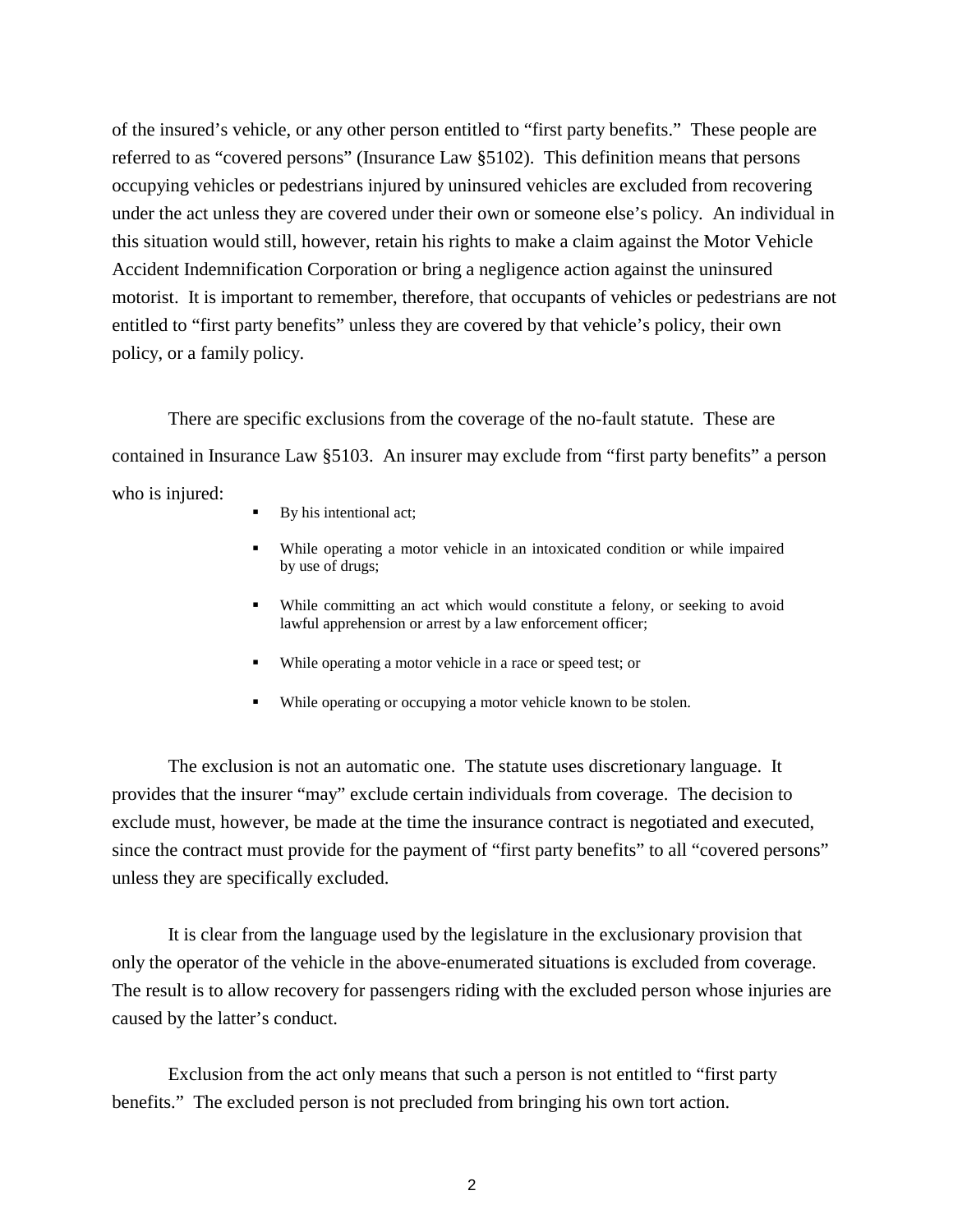It is therefore necessary to remember the distinction between "covered" and "noncovered" persons. The no-fault statute only concerns causes of action for personal injury brought by "covered persons." It does not prevent actions by "non-covered persons." The law prohibits a negligence cause of action by a "covered person" against another "covered person" for "basic economic loss" and for non-economic loss, i.e., pain and suffering, unless there is a "serious injury." A "covered person" can bring a cause of action against a "non-covered person" but the "covered person's" insurer has a lien against any recovery to the extent of "first party benefits" paid or payable by it to the "covered person." If the claimant fails to bring the action within two years, the insurer is subrogated to the claim (see Insurance Law §5104).

#### **II. FIRST PARTY BENEFITS**

 "First party benefits" are monetary payments to reimburse a person for basic economic loss arising out of the use or operation of a motor vehicle minus certain deductions specified in the statute (Insurance Law §5102(b)). These deductions include 20 percent of lost earnings, any amounts recovered through social security disability benefits, Medicare benefits or workers' compensation benefits, and any deductibles from the insurance policy. Section 5102(b) must be read in conjunction with Insurance Law §5102(a) which defines basic economic loss. Basic economic loss means up to \$50,000 per person for:

- ! All necessary expenses incurred for medical and related services, therapy, certain non-medical treatment by an accepted religious method, and other professional health services so long as their occurrence was ascertainable within one year of the injury;
- ! Loss of earnings and reasonable and necessary expenses incurred in obtaining services in lieu of those such persons would have performed for income, up to \$2,000 per month for up to three years;
- ! All other reasonable and necessary expenses incurred up to \$25 per day for not more than one year following the accident.

 "Basic economic loss" shall also include an additional option to purchase an additional \$25,000 of coverage which the insured may specify will be applied to loss of earnings from work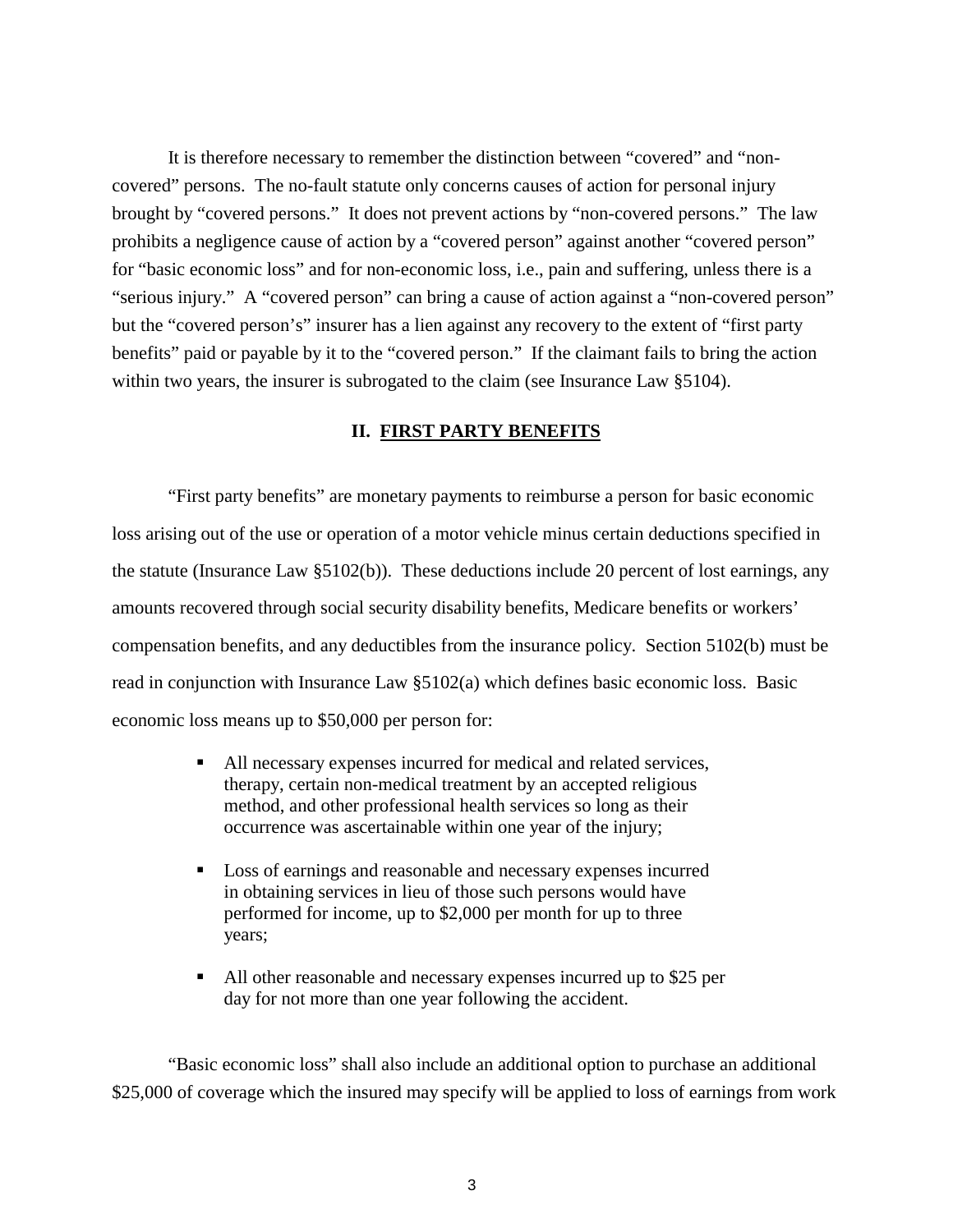and/or psychiatric, physical, or occupational therapy and rehabilitation after the initial \$50,000 of basic economic loss has been exhausted (§ 5102 (5)).

 However, recoverable necessary medical and similar costs and any further health service charges which are incurred as the result of the injury, and which are in excess of basic economic loss, may not exceed the charges permissible under workers' compensation schedules. A death benefit of \$2,000 is to be paid to the estate of any covered person, other than an occupant of another motor vehicle or motorcycle. An employee who is entitled to receive monetary payments pursuant to statute or contract from his employer, or receives voluntary monetary benefits paid by the employer, by reason of the employee's inability to work because of personal injury arising out of the use or operation of a motor vehicle, is not entitled to receive "first party benefits" for loss of earnings from work, to the extent that monetary payments or benefits from the employer do not result in the employee suffering a reduction of income or reduction in the employee's level of future benefits arising from a subsequent illness or injury.

 In summary, "first party benefits" amount to medical expenses, loss of 80 percent of earnings, up to \$2,000 a month for three years, and other expenses up to \$25 per day for one year, with all of this adding up to no more than \$50,000 per person. These payments are made regardless of fault. "First party benefits" do not include any payment for non-economic loss, better known as pain and suffering. A separate action for the injuries may be maintained where there is "serious injury" or where the party at fault is a "non-covered person."

# **III. PAYMENT OF BENEFITS**

 The statute requires payment of "first party benefits" following proof of "basic economic loss." Payments shall be made as the loss is incurred (Insurance Law §5106). The benefits must be paid within thirty days after the claimant supplies proof of the fact and the amount of loss sustained. Although the insurer's duty to make first payment is dependent on supply of proof by the claimant, there is no time limitation within which the claimant must supply such evidence. Section 5106 encourages prompt payment by providing that all payments not made within thirty days of proof of claim shall bear interest at the rate of 2 percent per month. In addition, if payment is overdue and the claimant retains an attorney to collect his claim, the insurer is obligated to reimburse the claimant for his attorney's "reasonable fees."

 If a dispute arises concerning the insurer's liability to pay "first party benefits," the claimant has the option of submitting the issues to binding arbitration or initiating a court action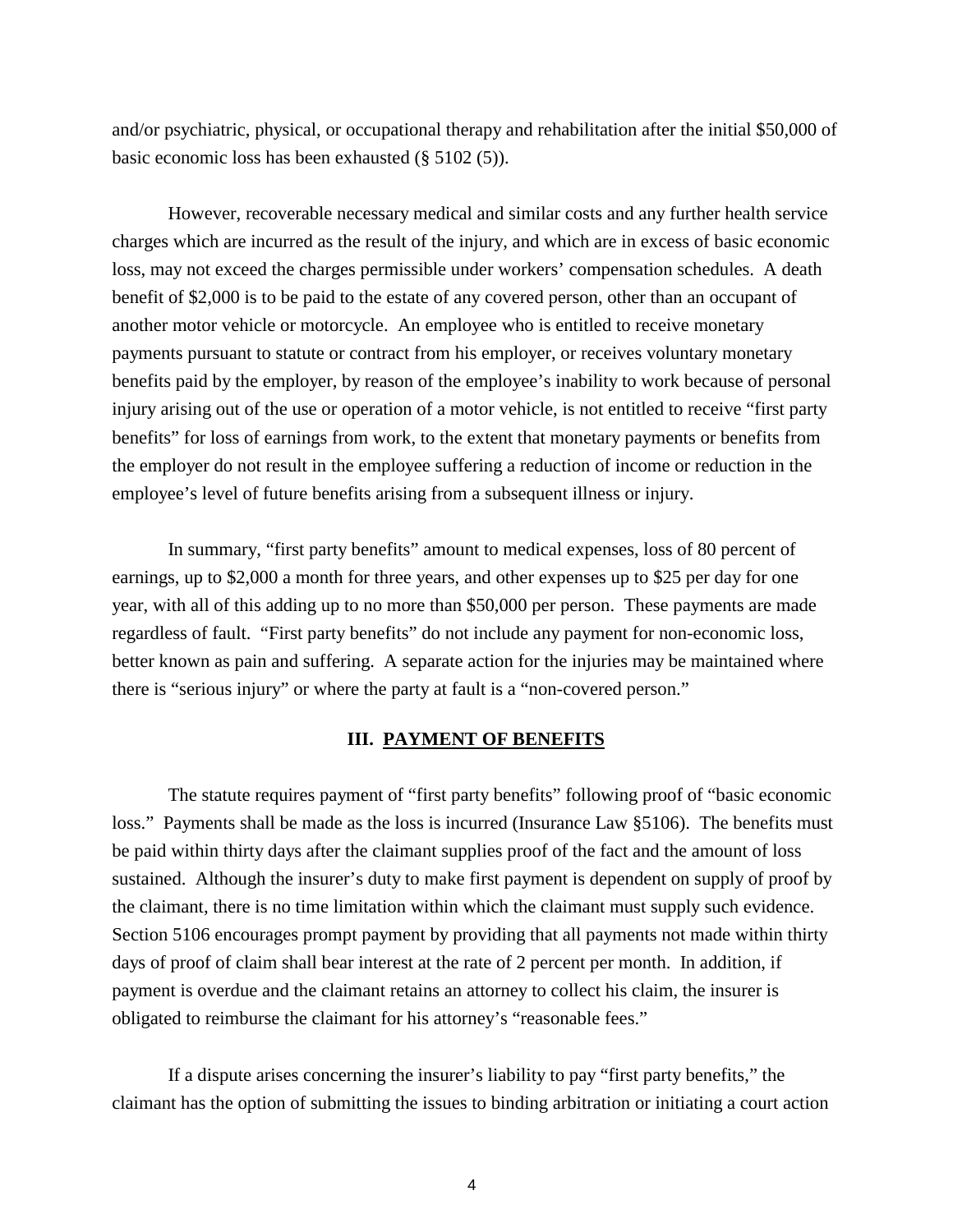in contract against the insurer to recover the unpaid amount. An award by an arbitrator may be vacated or modified by a master arbitrator in accordance with procedures promulgated or approved by the Superintendent of Insurance. The decision of the master arbitrator is binding except for the grounds of review set forth in CPLR Article 75. If the amount of the master arbitrator's award is \$5,000 or greater, exclusive of interest or attorneys' fees, the insurer or the claimant may institute a court action *de novo*.

#### **IV. SETTLEMENT BETWEEN INSURERS**

 The New York no-fault statute allows an insurer to recover from the insurer of another covered party the amount of "first party benefits" it paid to, or on behalf of a person covered by them "if and to the extent that such other covered person would have been liable, but for the provisions of the (Act), to pay damages in an action of "Law" (Insurance Law §5105). This provision is applicable only when the accident involves two "covered persons." One of the vehicles must weight more than 6,500 pounds, or be a vehicle to hire. However, in the case of occupants of a bus other than the operators, owners, and employees of the owner, an insurer of an injured passenger to whom basic economic loss was provided pursuant to a motor vehicle policy of insurance does not have the right to recover first part benefits from the insurer of the bus. In other words, a passenger on a bus must first look to his or her own motor vehicle insurer for first part benefits. If there is no such applicable policy, then the passenger can apply to the insurer of the bus for such benefits.

 In addition, an insurer liable for "first party benefits" to a "covered person" is also allowed to be subrogated to any cause of action the "covered person" may have against a "noncovered person" liable to him for personal injuries. The insurer can begin a subrogation action only if the covered person fails to bring such an action within two years from the payment of monies. If the "covered person" thereafter initiates such an action, the statute allows for the continuance of the insurer's action and prohibits the "covered person's" recovery for his "basic economic loss" (Insurance Law §5104). An insurer has a lien against any recovery to the extent of benefits paid or payable to a "covered person" where the latter institutes suit against a noncovered person.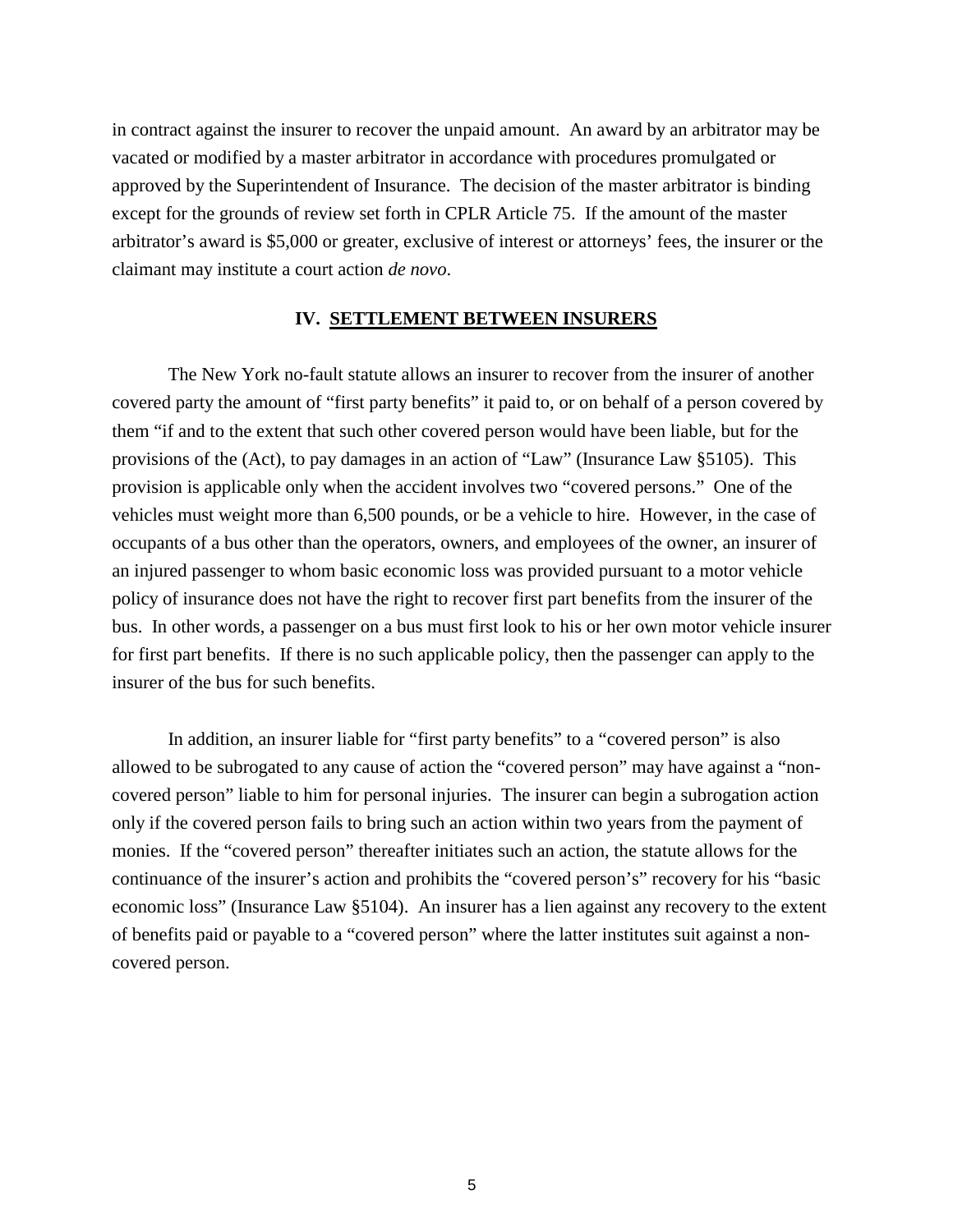#### **V. GEOGRAPHICAL CONSIDERATIONS**

 The New York No-Fault Act provides for the payment of "first party benefits" for injuries which arise out of the operation of a motor vehicle in New York. When a vehicle insured in New York is driven in another state, the rights of New York drivers are generally determined under local laws. Therefore, to protect New York residents in those situations, the act requires that the owners' liability insurance policies provide "at least the minimum amount required for such vehicle by the laws of such other state or Canadian province." (See §5103(e)).

 It is important to note that this rule only applies when the New York insured is operating a motor vehicle out-of-state. The statute does not apply to an accident where the insured New York resident, while a pedestrian in another state, is severely injured when struck by two automobiles given that the insured automobile was not being "used or operated" in another state at the time of the insured's accident. New York benefits apply in this situation.

 The act also affects nonresident motorists driving in New York. Insurance Law §5107 provides in substance that every insurer transacting business in New York which sells motor vehicle liability insurance coverage in any state or Canadian province must include in such policies a provision for the payment of "first party benefits" for loss arising out of the use or operation of a motor vehicle in New York to satisfy the minimum requirements of the no-fault statute.

#### **VI. THE "SERIOUS INJURY" THRESHOLD**

 The right to bring a personal injury action for damages arising out of an automobile accident is curtailed but not eliminated by the statute. It is provided that in an action by one covered person against another covered person for personal injuries arising out of negligence in the use or operation of a motor vehicle in New York, there is no right of recovery for either noneconomic loss, except in the case of serious injury, or for basic economic loss (Insurance Law §5104). "Non-economic loss" means pain and suffering and similar non-monetary detriment (Insurance Law §5102).

 Section 5104 of the Insurance Law does not declare that the common law damage suit is abolished. It does not even declare that such suit is unavailable unless plaintiff has injuries or damages within the threshold. It does provide, however, a damage limitation rather than a condition precedent to the right to sue. The damage limitation contained in §5104 thus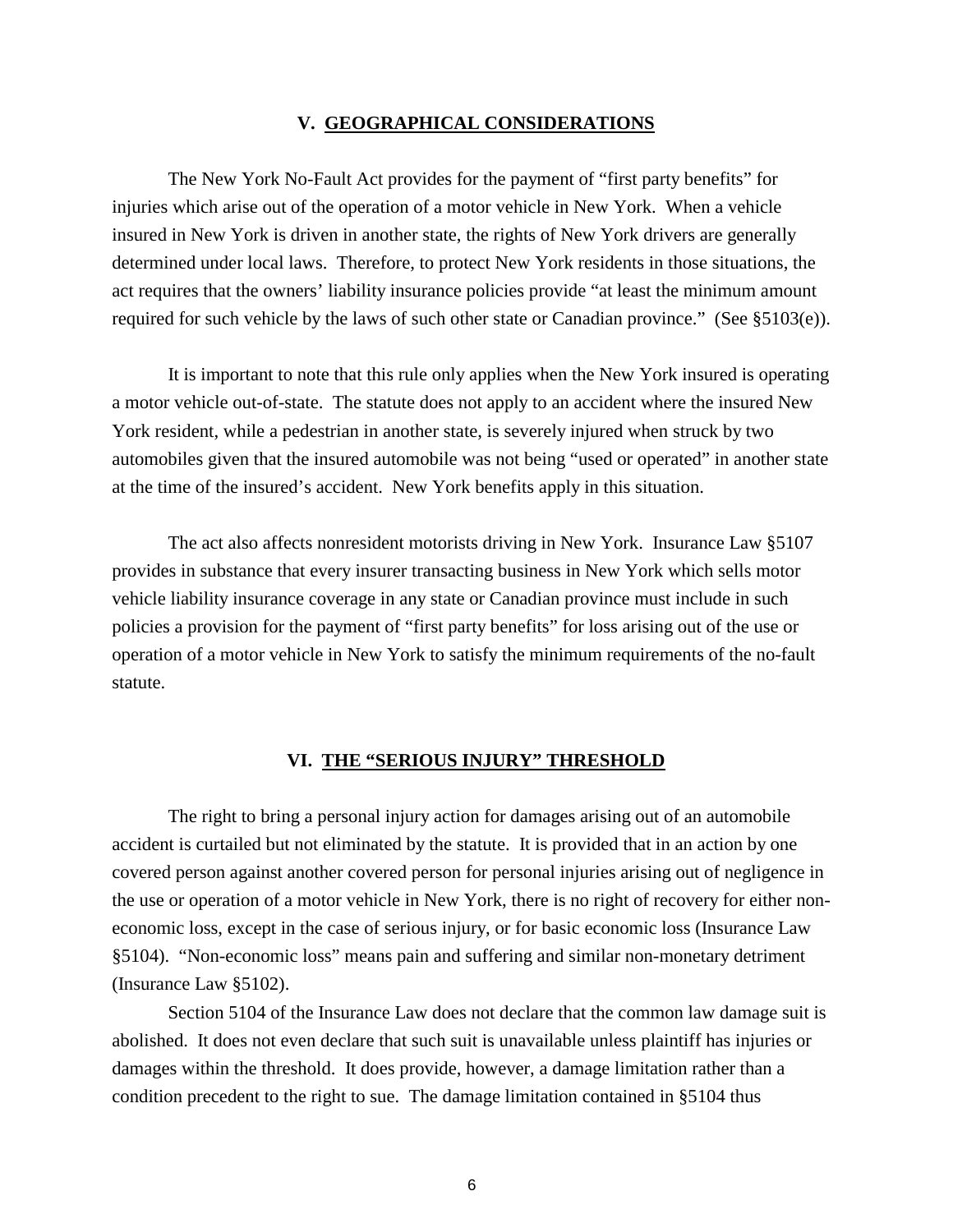represents merely a legislative diminution of that which may be recovered through enforcement of an ancient right--the right to sue.

 Section 5104 contains the threshold's mechanical formulation, providing, in essence, that the plaintiff cannot recover certain damage elements--i.e., those for pain and suffering--unless he has sustained "serious injury." The latter term is defined in §5102(d). The net effect is that these damages are now recoverable only by those plaintiffs who sustain injuries which result in:

- Death: or
- **•** Dismemberment; or
- Fracture; or
- ! Significant disfigurement; or
- Loss of a fetus; or
- ! Permanent loss of use of a body organ, member, function or system; or
- ! Permanent consequential limitation of use of a body function or system; or
- ! Significant limitation of use of a body function or system; or
- ! Medically determined injury or impairment of a nonpermanent nature, which prevents the injured person from performing substantially all of the material, acts which constitute such person's usual or customary activities for not less than 90 days during the 180 days immediately following the occurrence or injury.

 The determination of "serious injury" is only relevant to the issues of whether the claimant can sue in negligence for pain and suffering against a "covered person." It has no effect on claims against "non-covered persons," claims against anyone for economic loss beyond \$50,000, or claims against "covered persons" for "basic economic loss." In this latter situation, a "covered person" cannot bring a negligence action against another "covered person" to recover for "basic economic loss." The statute prohibits such an action. In effect, this means that a "covered person" cannot recover from another "covered person" the 20 percent deduction from any lost earnings that were included in the "basic economic loss" or the amount of any deductible written into his policy.

 Though designed to limit tort actions, the definition of serious injury in the statute is not sufficiently specific enough to do so. The law does not define any of the enumerated injuries and therefore the application of the statute in each case will create questions as to whether the victim suffered dismemberment, whether the injuries constitute significant disfigurement, whether loss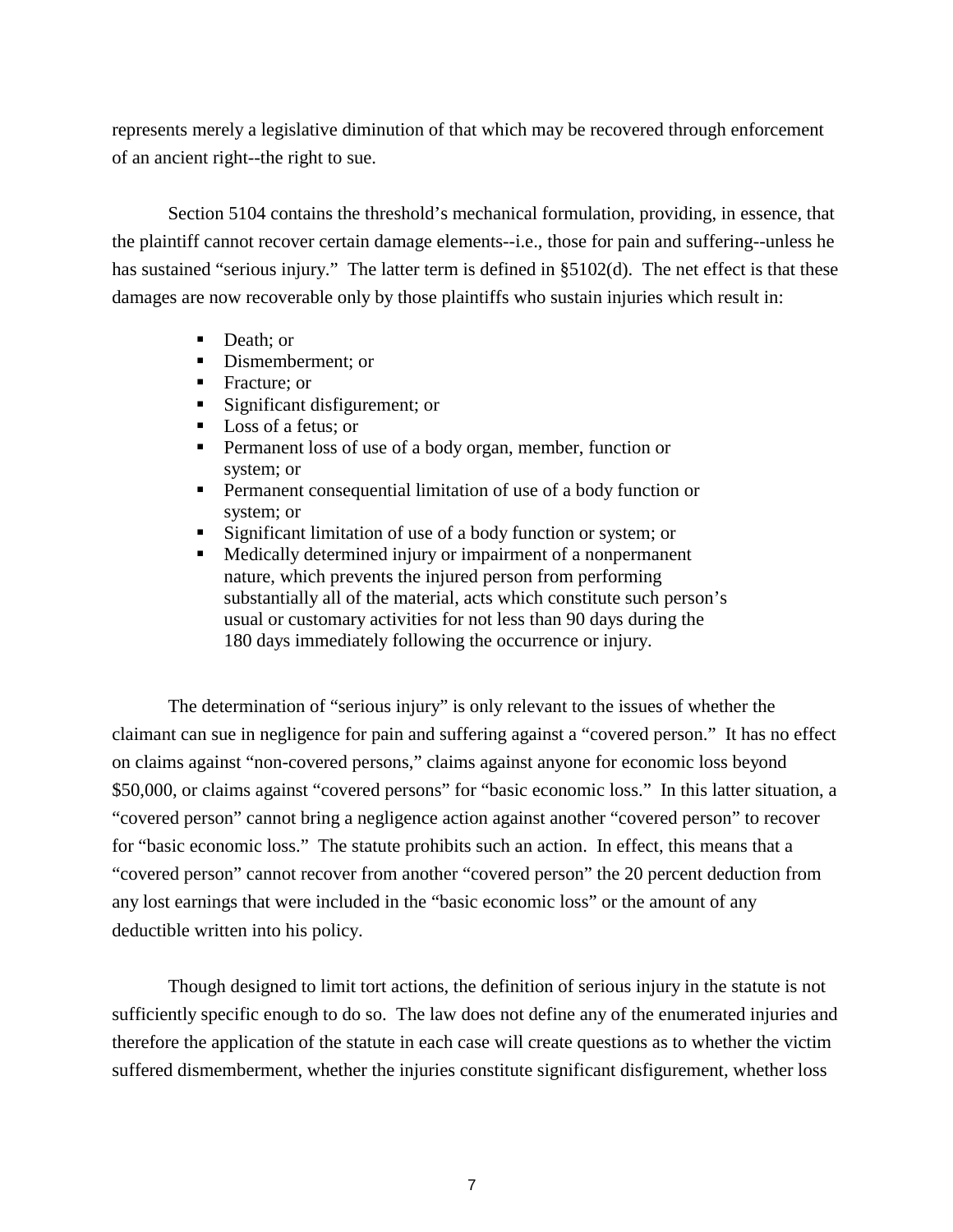of use of a body organ is permanent or temporary, and whether there is loss of use of a function or system.

 The general definitions of serious injury in the Insurance Law have allowed plaintiffs' attorneys to circumvent the intent of the Legislature and flood our courts with suits arising out of automobile accidents. They were able to do this because, until 1982, the courts allowed juries to determine whether the plaintiff met the threshold requirement of serious injury. Invariably, juries usually found that plaintiffs did meet the threshold.

 An important decision by the New York Court of Appeals has put an end to this practice. In Licari v. Elliott, 57 N.Y.S.2d 230, 455 N.Y.S.2d 570 (1982), the plaintiff was injured in an automobile accident on February 13, 1979. He was diagnosed at a hospital as having a concussion, acute cervical sprain, acute dorsal lumbar sprain, and a contusion of the chest and returned home later that day for bed rest.

 After consulting with his family physician on February 15, 1979, plaintiff was admitted to the hospital for tests, which showed no damage, and he was released on February 17, 1979. On March 9, 1979, 24 days after the accident, plaintiff returned to his job as a taxi driver, resuming work 12 hours-per-day, six days-per-week, as he had prior to the accident. The only limitation with respect to work performance was that he was unable to help his wife with various household chores as much as before the accident and that he had occasional transitory headaches and dizzy spells, which aspirin relieved. After the close of evidence, defendant moved to dismiss the complaint on the ground that plaintiff had failed to establish that his injury met any of the threshold requirements of serious injury as defined by the Insurance Law. The court submitted the case to the jury on the theories that, in order to recover, he had to show that he had suffered an injury which prevented him from performing all his daily activities for not less than 90 days during the 180 days immediately following the accident or that as a result of the accident he sustained a significant limitation of use of a body function or system. The jury found that plaintiff had proven a serious injury under both definitions.

 The Court of Appeals held that the issue is for the court, in the first instance, to determine the threshold question of whether the plaintiff, in a negligence action brought to recover damages for personal injuries sustained in a motor vehicle accident, has established a prima facie case of sustaining a "serious injury." If it can be said, as a matter of law, that the plaintiff suffered no serious injury within the meaning of the Insurance Law, then the plaintiff has no claim to assert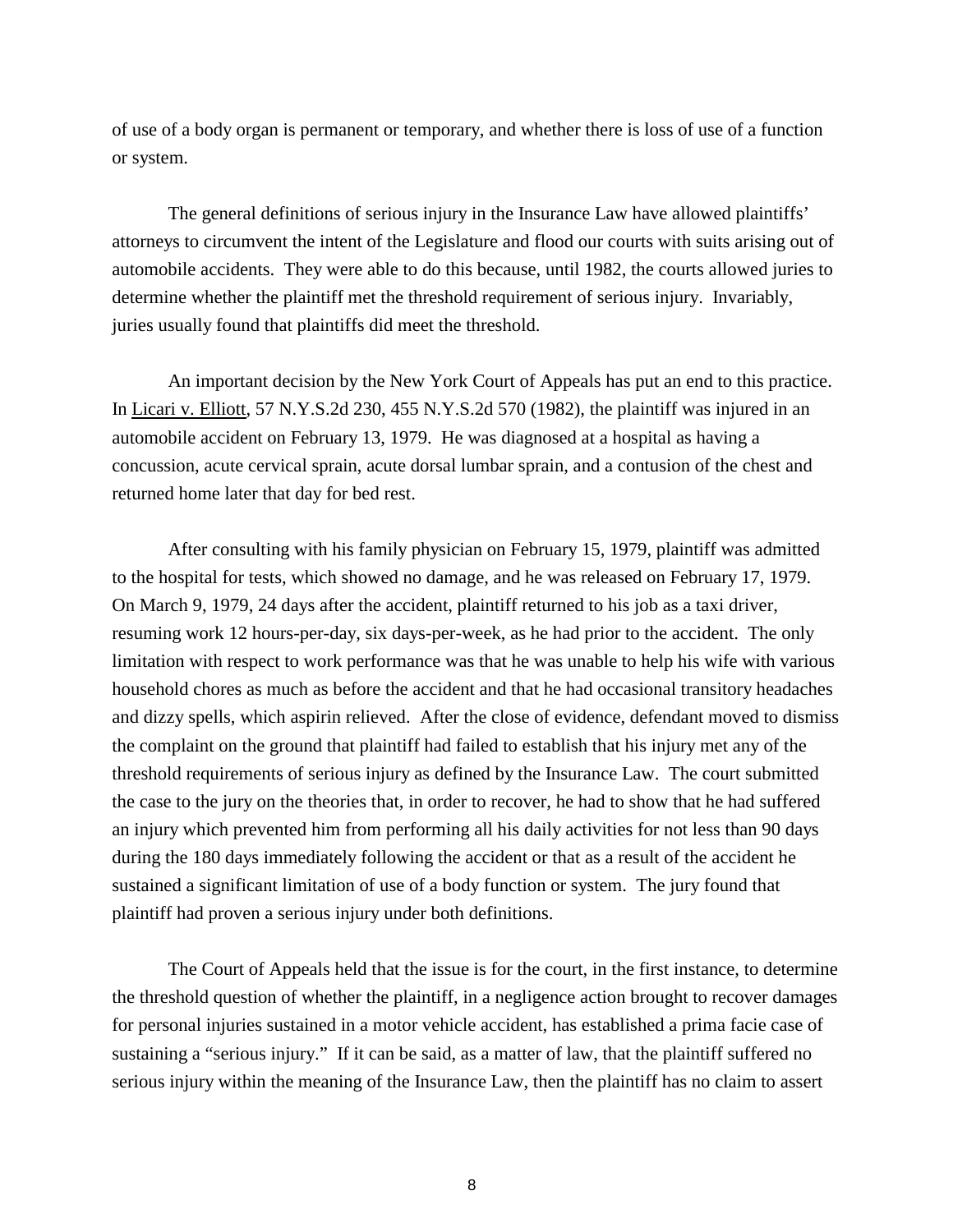and there is nothing for the jury to decide. Therefore, unless the court feels that the plaintiff has established a prima facie case on the injury issue, the matter will not be submitted to a jury.

 The court also provided guidance on the two definitions of serious injury that the plaintiff was suing under which involved significant limitation and the 90/180-day period of disability. The court stated that the word "significant" as used in the Insurance Law pertaining to "limitation of use of a body function or system" should be construed to mean more than a minor limitation of use; a minor, mild or slight limitation of use should be classified as insignificant within the meaning of the statute. Furthermore, the words "substantially all" as used in the statute should be construed to mean that the person had been curtailed from performing his usual activities to a great extent rather than some slight curtailment. As to the statutory 90/180 day period of disability requirement, it should be considered a necessary condition to the application of the statute, to be proved along with other statutory requirements in order to establish a prima facie case of serious injury.

 The decision by the Court of Appeals in Licari provided the courts in New York with the framework for deciding the threshold question of serious injury in motor vehicle accident cases. However, each case must be examined on its own facts to determine whether or not it will meet the serious injury threshold of the statute. There have not been any problems in cases involving death, dismemberment, fracture or loss of a fetus because those terms are self-explanatory. The difficulty arises with the remaining definitions which are conducive to subjective criteria. The following is a summary of some of the leading cases dealing with these definitions.

#### **SIGNIFICANT DISFIGUREMENT**

 In Waldrom v. Wild, 468 N.Y.S.2d 244, the Appellate Division, Fourth Department ruled in a case involving facial scarring. The emergency room record revealed that the plaintiff suffered multiple small abrasions and lacerations on his face. A report submitted by defendant's doctor notes injuries to the plaintiff's face of an area of circular pigmentation, about 1/2 centimeter in diameter. The defendant's doctor concluded that there was a laceration in this region. The trial court granted summary judgment to the defendant on the ground that the plaintiff did not sustain a serious injury. The Appellate Division reversed the decision of the lower court.

The Waldrom court noted that the statute did not define "significant disfigurement." The court reviewed the cases defining the term "disfigurement" in the Workers' Compensation law.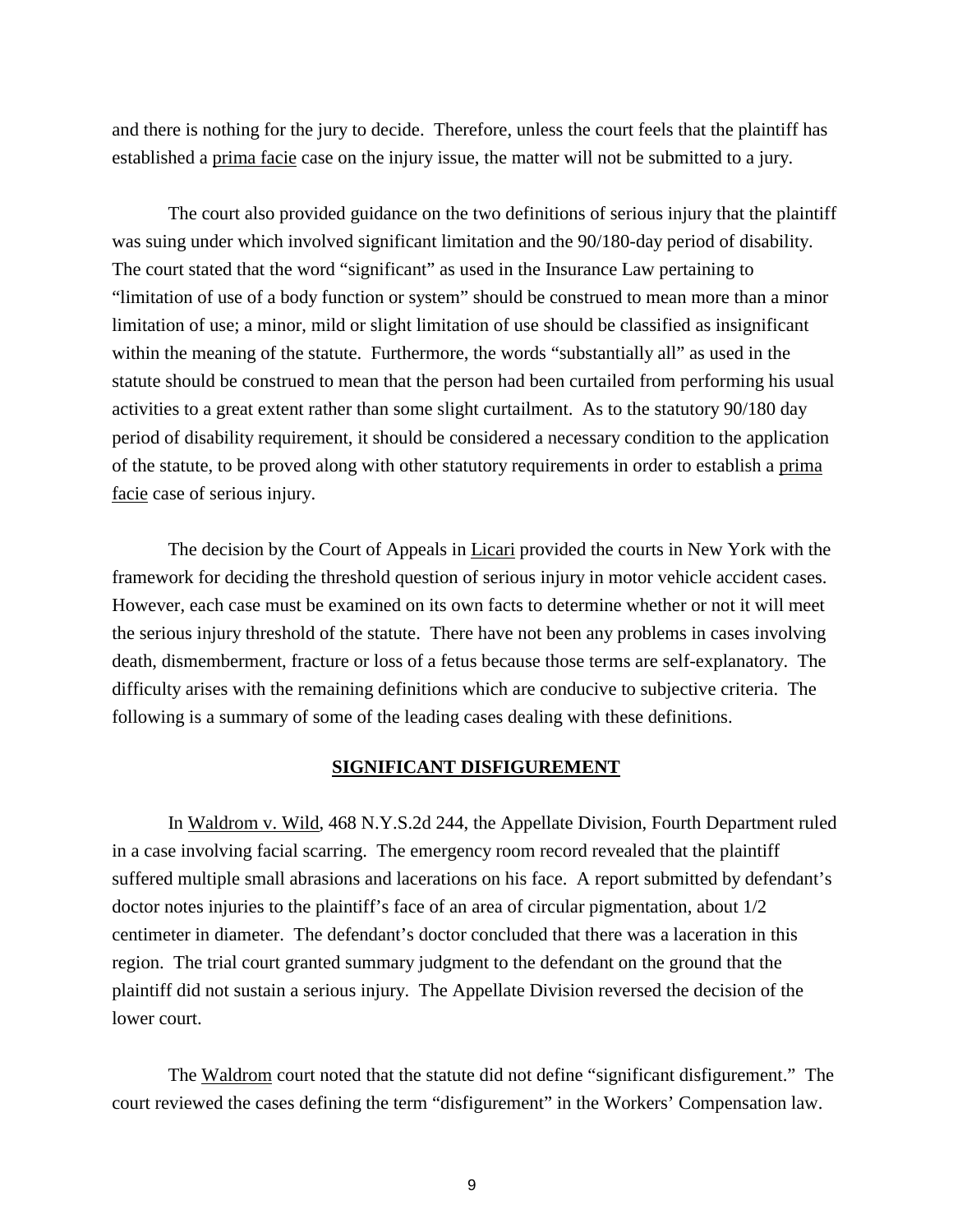As used in the context of a claim for Workers' Compensation benefits, the term "disfigurement" is defined as "that which impairs or injures the beauty, symmetry or appearance of a person and which renders unsightly, misshapen, or imperfect or deforms in some manner." The court followed the definition of "significant" used in the Licari case. Based upon a review of the cases the court held that a "significant disfigurement" exists if a reasonable person viewing the plaintiff's body in its altered state would regard the condition as unattractive, objectionable, or the subject of pity or scorn. The court held that the plaintiff demonstrated by admissible evidence the existence of a factual issue requiring a trial on the issue of "significant disfigurement."

 In Koppelmann v. Lepler, 522 N.Y.S.2d 12, the Appellate Division, Second Department, ruled in a case where the infant plaintiff suffered a scar located near the left eye and measuring approximately 1/8 of an inch. The scar was barely visible upon close examination of the examining physician. There was also a scar on the infant's scalp that was obscured by the infant's hair. The trial court granted summary judgment to the defendant dismissing the complaint on the ground that the plaintiffs failed to meet the threshold requirements for serious injury. The Appellate Court agreed with the lower court. The court ruled under the circumstances that any "disfigurement" sustained by the infant plaintiff was not "significant" within the meaning of Insurance Law §5102(d) and that the plaintiffs failed to raise a triable issue of fact regarding the question of serious injury so as to warrant the submission of the case to a jury.

 The case of Caruso v. Hall, 477 N.Y.S.2d 722, involved a plaintiff who sustained a 3 inch long scar on the top of his head. At the close of trial the defendant moved for dismissal of the plaintiff's action for personal injuries. The motion was denied and the case went to the jury. The jury concluded that the plaintiff suffered "significant disfigurement" and returned a verdict in the amount of \$15,000. The Appellate Division, Third Department, reversed the judgment and dismissed the case.

 The court noted that although the question of whether a plaintiff has suffered a serious injury is usually a question of fact for the jury, it is for the court, in the first instance, to determine whether the plaintiff has established a prima facie case of sustaining serious injury. The court noted that the scar on the top of the plaintiff's head was not readily discernable and did not affect the plaintiff's "natural appearance" since it was covered by a full head of hair. The fact that there was a temporary disfigurement as a result of the injury until the hair covered the scar did not warrant a finding of "serious injury." The court did note that some temporary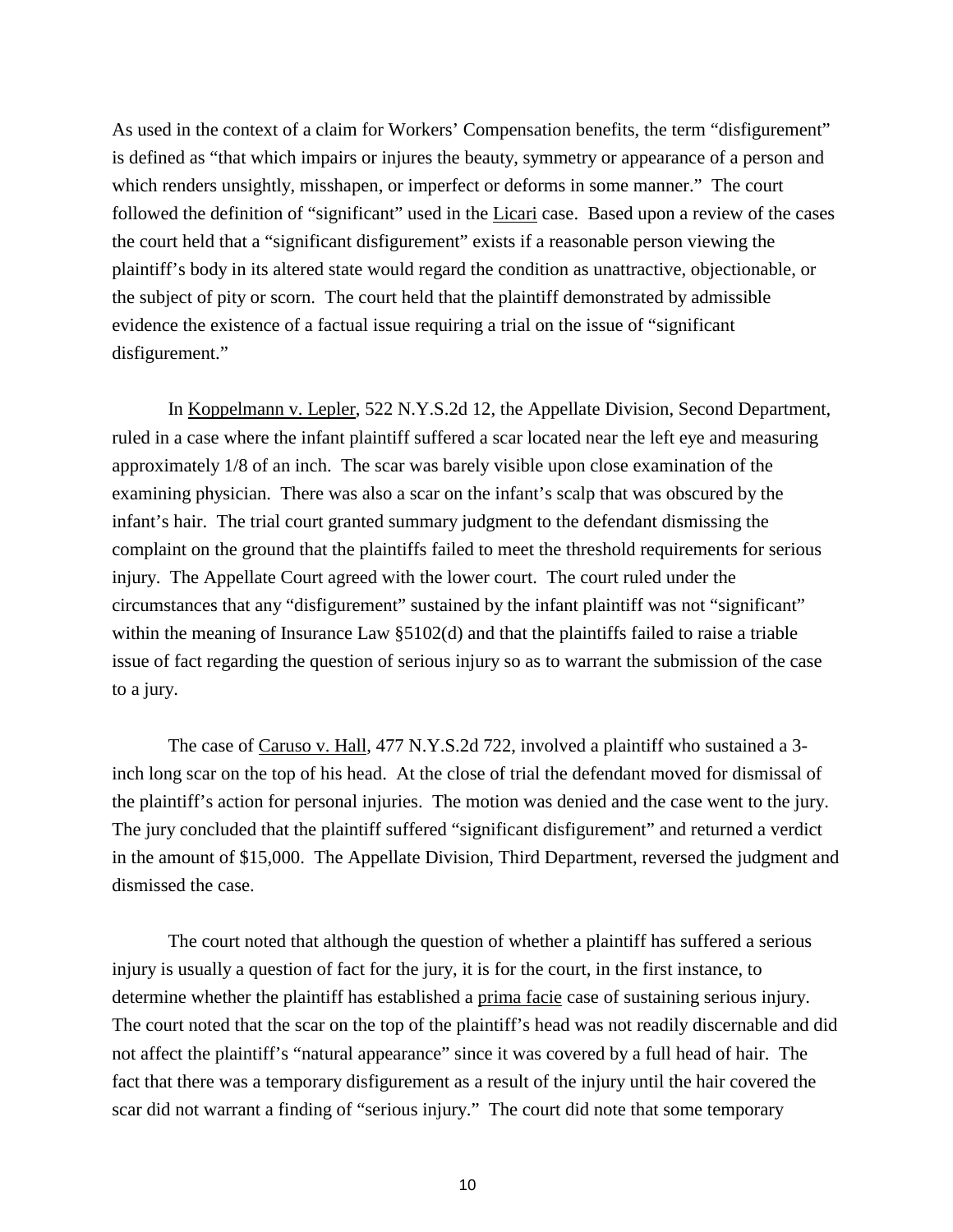disfigurements will present jury questions as to whether they are significant but rejected such a finding in this case.

# **PERMANENT LOSS, PERMANENT CONSEQUENTIAL LIMITATION OF USE, AND SIGNIFICANT LIMITATION OF USE**

 A review of the case law in the "serious injury" area reveals that the courts are not consistent in classifying alleged injuries. One decision will classify an alleged injury as a claim for "permanent loss of use" and another court will place that same alleged injury in either the "significant limitation of use" or the "permanent consequential limitation of use" of a body organ, member, function, or system. The courts are more concerned with determining whether or not an individual has sustained a serious injury than they are in classifying the type of injury. All of the aforementioned classifications deal with soft tissue injuries and the following cases fall within these categories.

 An important decision is that of the Court of Appeals in Scheer v. Koubek, 70 N.Y.2d 678, 518 N.Y.S.2d 788. The plaintiff instituted an action for injuries allegedly sustained in a rear-end collision. The plaintiff offered proof at trial that she suffered a permanent disability from the effect of the presence of scar tissue on cervical vertebrae following the accident. The plaintiff testified that for eight days following the accident she did not report for work but rested at home because of severe pain to the neck, shoulders, and back with accompanying headaches. She was treated by a chiropractor. The plaintiff testified that she had periodic episodes of extreme pain but continued to work. Physical examination revealed that the plaintiff had severe trauma to the vertebrae that resulted in an inflammation of the nerves of the cervical area. According to the plaintiff's chiropractor, x-ray films taken about three months after the accident revealed a straightening of the cervical curve and increased dimensions of the cervical vertebrae along with subluxation and misalignment which created a wedging effect causing inflammation of the nerves and severe muscle spasms. The defendant's doctor testified that his examination revealed nothing but subjective complaints. The jury found the presence of "serious injury." The Appellate Division, Third Department affirmed the finding of the lower court. The Court of Appeals reversed and granted judgment to the defendant.

 The Court of Appeals held that the plaintiff failed to make out her prima facie case of "serious injury" by "significant limitation of use of a body function or system." The court rejected the holding of the majority of the Third Department that under the circumstances of this case, pain may form the basis of "serious injury." The court stated that to agree with the holding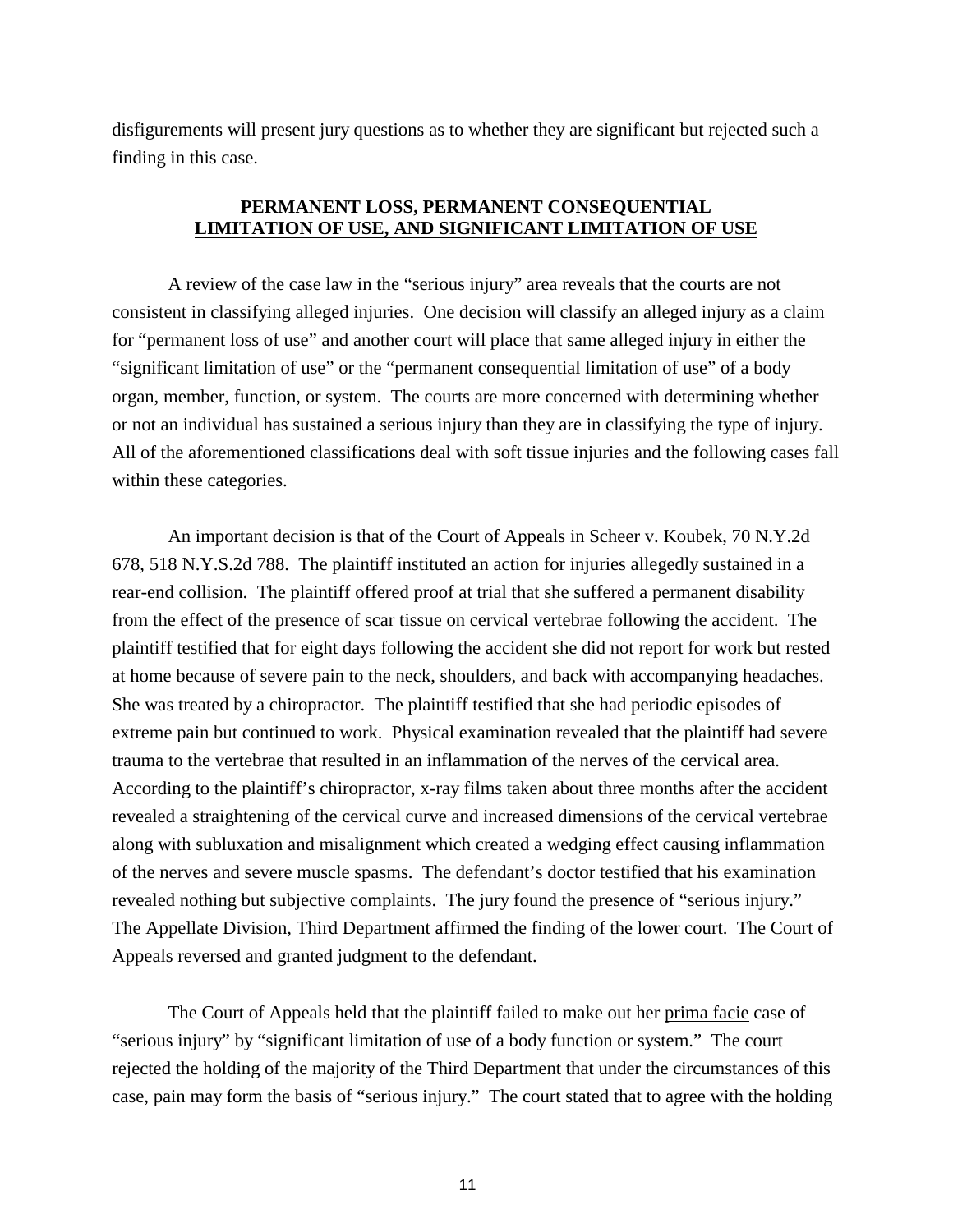of the Third Department would undercut the policy behind the no-fault insurance scheme to reduce the number of automobile personal injury accident cases litigated in the courts and frustrate the Legislature's attempt to put an objective verbal definition on serious injury. The court held that the subjective quality of plaintiff's transitory pain does not fall within the objective verbal definition of serious injury as contemplated by the No-Fault Insurance Law.

 The decision by the Court of Appeals in Scheer v. Koubek is important because it deals with the subjective complaints of pain. A case decided prior to the Court of Appeals decision in Scheer v. Koubek was Hourigan v. McGarry, 484 N.Y.S.2d 243. The Appellate Division, Third Department, also decided this case. In this case the defendant moved for summary judgment on the ground that there was no permanent injury suffered by the plaintiff and all that was remaining were aches or pains that could be alleviated by weight reduction and/or exercise. In opposition to the motion for summary judgment, the plaintiff submitted an affidavit from his physician, which showed that three years after the accident there was still significant limitation in certain aspects of motion in the lumbosacral spine and cervical spine due to pain. There was no objective evidence of injury and it was the opinion of the plaintiff's physician that the pain resulted from a permanent back and neck condition caused by the accident. The court found that pain can form the basis of a serious injury within the meaning of the No-Fault Law and that whether it does is ordinarily a triable issue of fact.

 In Palmer v. Amaker, 529 N.Y.S.2d 536, the Appellate Division of the Second Department followed the holding of the Court of Appeals in Scheer v. Koubek. In this case the plaintiff had a mild limitation of motion of the neck on turning and trauma to his knee. When he was examined six months after the accident it was found that he had sustained lumbar and cervical sprains as well as a knee sprain and mild limitation of motion of the thoracolumbosacral spine. The plaintiff was treated by a chiropractor for traumatic myofascial pain and low back pain. The trial court denied defendant's motion for summary judgment. The Appellate Division reversed and dismissed the case. The court held that an allegation of occasional pain does not constitute a "significant limitation" within the meaning of the statute.

 The plaintiff in Grotzer v. Levy, 518 N.Y.S.2d 629, won a judgment in the Supreme Court, Dutchess County for damages in the amount of \$175,000. The lower court ordered a new trial on damages unless the plaintiff stipulated to accept \$100,000 for her damages. The defendant took an appeal. The Appellate Division, Second Department reversed the trial court and dismissed the case.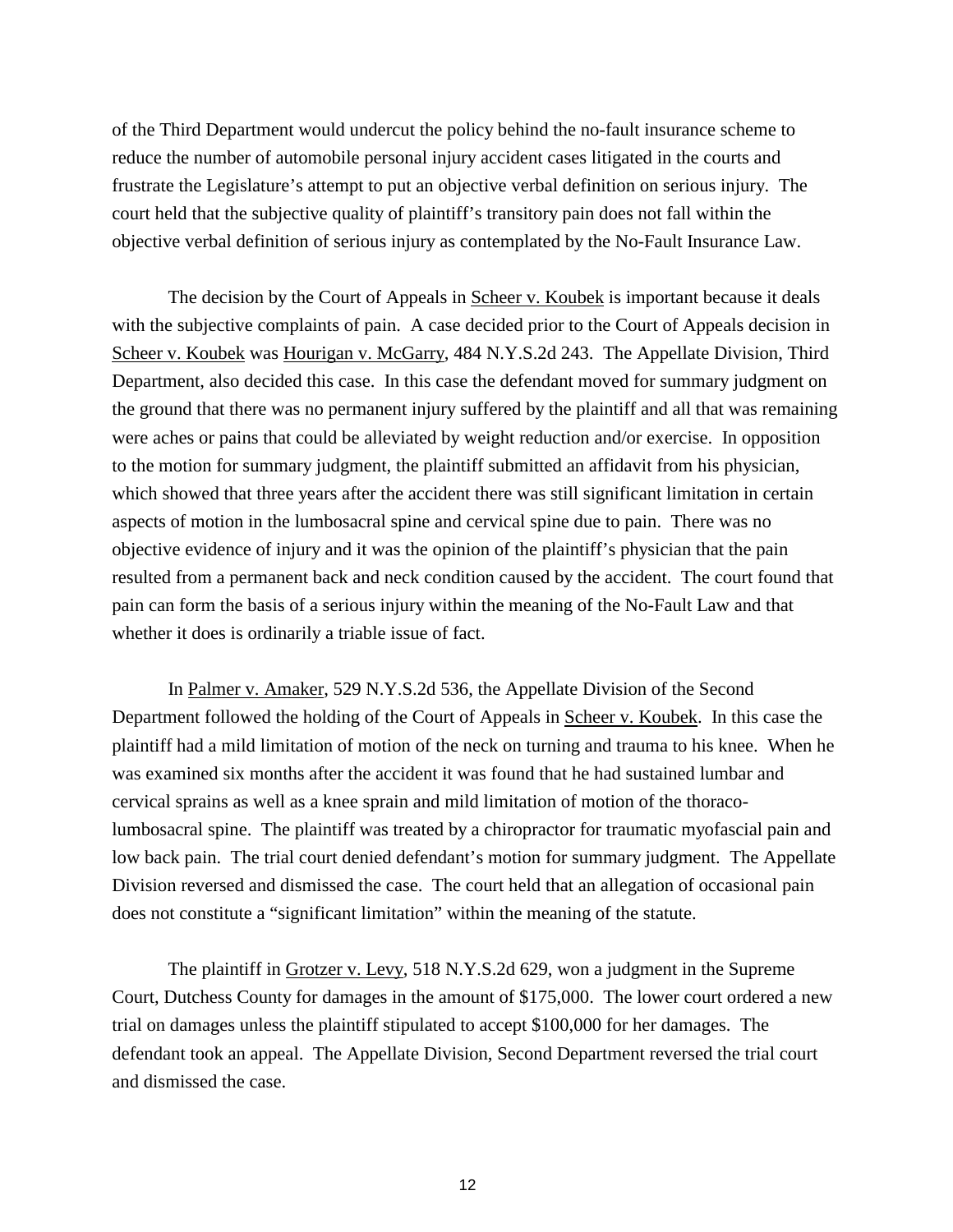The plaintiff in Grotzer offered evidence that showed she suffered some restriction in the motion of her neck or lower back as the result of the accident. The plaintiff returned to work within one month of the accident and was performing substantially all of her material acts at that time. The court held that the fact that the plaintiff had some restriction of motion of her neck or lower back did not constitute a significant limitation of use of a body organ or member. The court further held that her neck or back injuries did not constitute a permanent consequential limitation of use of a body organ or member. Although the plaintiff's expert testified at trial that the plaintiff has a permanent problem that will never go away, the court rejected this testimony. Such a conclusory allegation with nothing more is not sufficient according to the Appellate Court. The Court of Appeals refused to hear an appeal in this case.

 The trial court in Mooney v. Ovitt, 474 N.Y.S.2d 618, dismissed the plaintiff's case at the close of the defendant's case at trial. The plaintiff appealed to the Appellate Division of the Third Department. The Appellate Division reversed the decision. This case was decided prior to the 1987 decision by the Court of Appeals in Scheer v. Koubek.

 The plaintiff was involved in a rear-end collision. The Appellate Division found that the evidence sufficiently demonstrated the existence of a neck injury that allowed the performance of certain ordinary functions only with pain. The plaintiff's neurosurgeon testified that the plaintiff sustained a cervical lumbar sprain in the accident. The accident occasioned nerve root irritation in the cervical spine, pain in the shoulder area and radiation of pain and numbness into the right hand. The doctor opined that from a standpoint of pain and limitation of motion the injury to the plaintiff's neck was permanent. The defendants argued that the occasional, intermittent nature of the pain does not constitute a "serious injury." The Appellate Court disagreed. The fact that such pain is not constant does not diminish its severity. The plaintiff sufficiently demonstrated the existence of a neck injury that allows the performance of certain ordinary functions "only with pain." The Appellate Court found that this was sufficient to establish a prima facie case of "serious injury." The plaintiff was entitled to go before the jury on the issue of "serious injury."

 The plaintiff in Daviero v. Johnson, 451 N.Y.S.2d 858, claimed that as a result of a motor vehicle accident he was out of work for 54 days and continued to have occasional headaches. The trial court dismissed the complaint and the Appellate Division affirmed this decision. The court held that such a claim does not meet the requirement of a "significant limitation of a use of a body function or system." The plaintiff relied largely on the fact that he was absent from work for 54 days and continued to have headaches. The court noted that the mere fact of absence from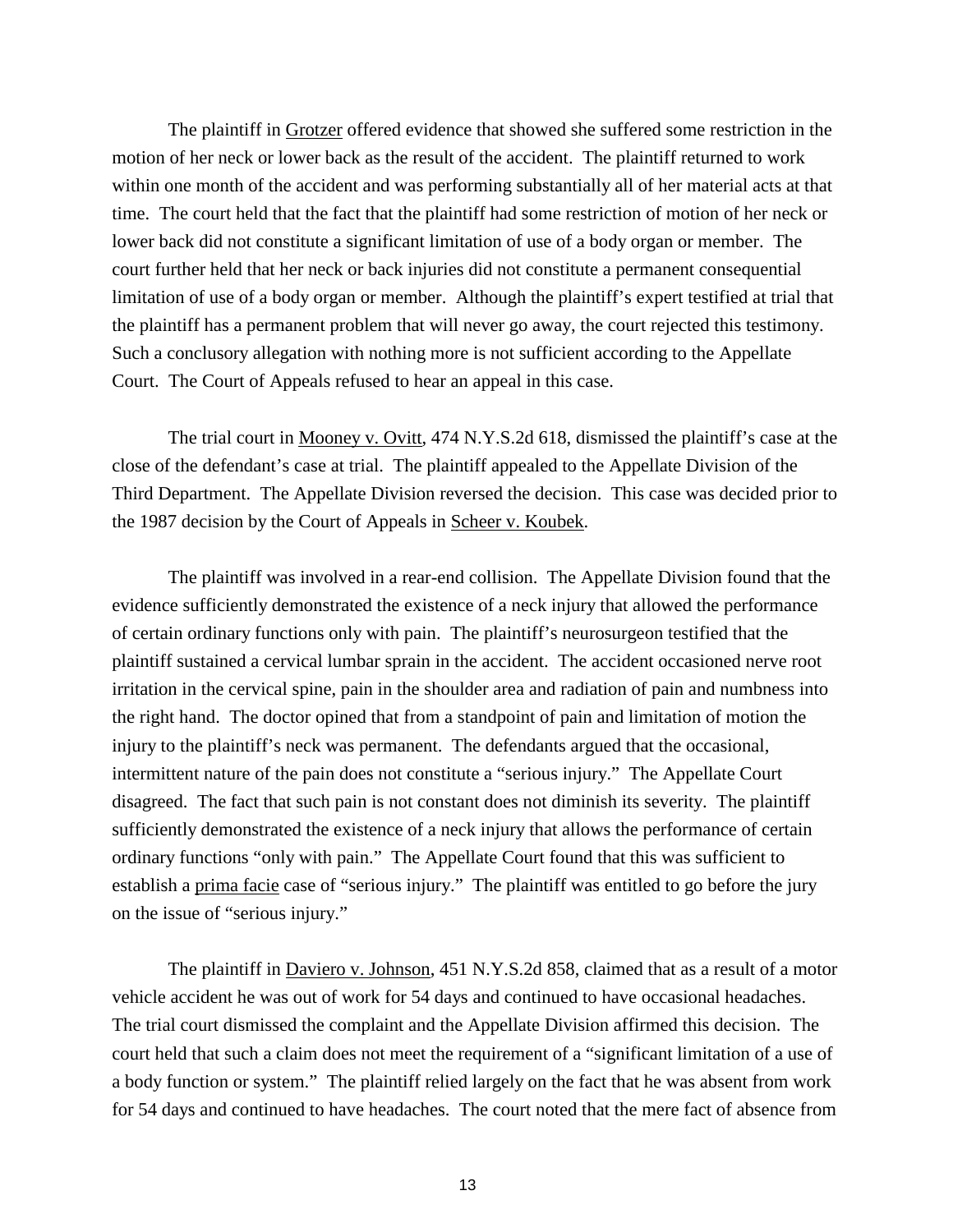work, without medical proof indicating a significant limitation of a use of a body function or system is manifest and contrary to the intent of the Legislature.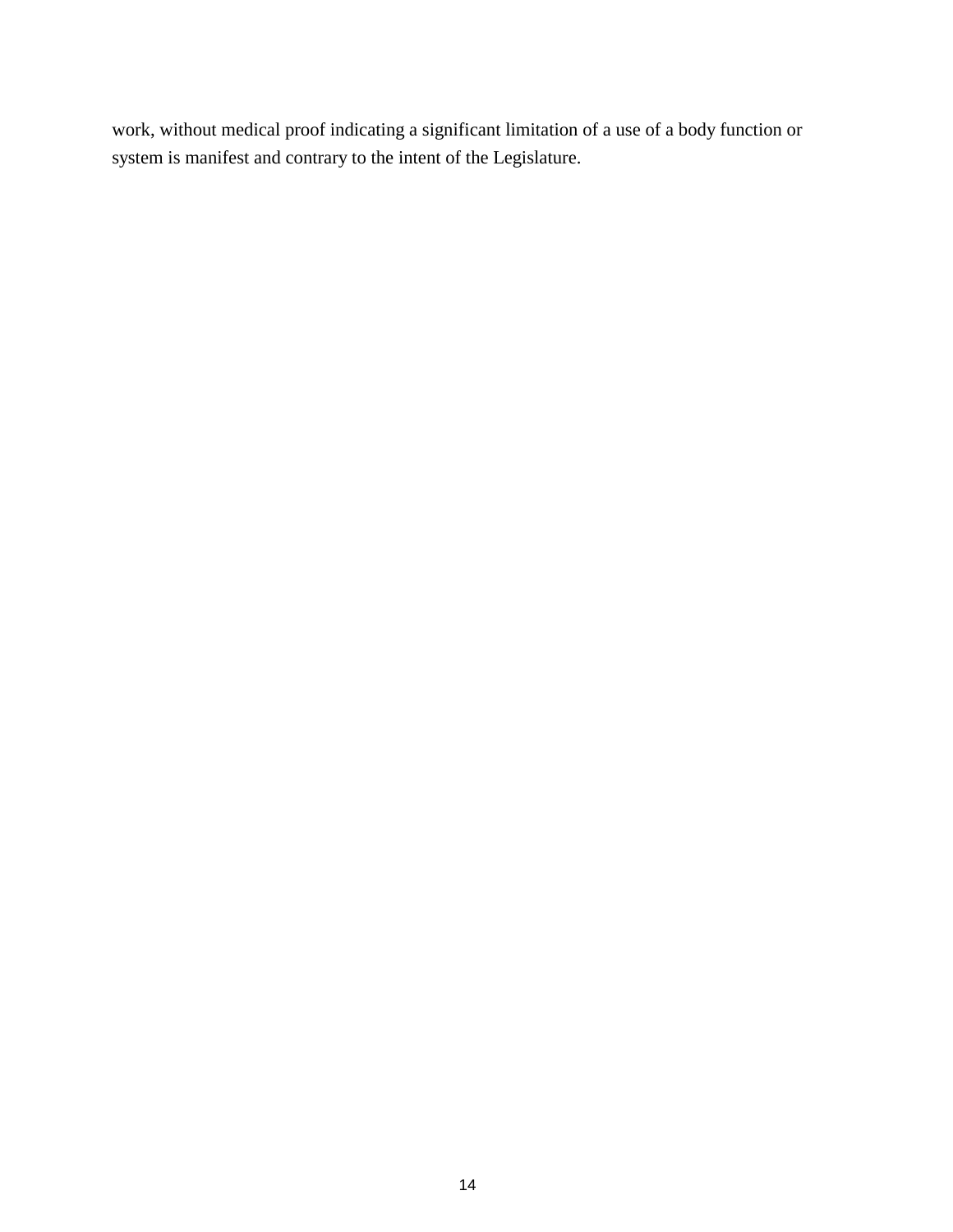#### **90/180-DAY PROVISION**

The leading case in this area continues to be the Licari case. There are two other decisions that are noteworthy.

 In Gleissner v. LoPresti, 521 N.Y.S.2d 735, the plaintiff established evidence that she was greatly curtailed from performing her usual and customary daily activities for more than 90 days during the 180 days following the accident. Particularly, she could not maintain her daily routine because she was not able to do housework, which prior to the accident she accomplished without help, could not continue her part-time job until some five months after the accident, could not attend church, and could not engage in family activities. This unrefuted testimony was supported by medical evidence that the injury she sustained in the automobile accident was because of her disability. The orthopedist who treated her for two years following the accident testified as to her injuries and course of treatment, identified and quantified the limitation of movement in her cervical and lumbar spine, described the objective testing which confirmed his diagnosis, and stated his opinion that she had a permanent problem in bending, lifting and carrying, which caused intermittent pain. The Appellate Court found that the evidence was sufficient to send the case to the jury for a decision on serious injury. Moreover, the verdict is not against the weight of the evidence. The court reduced the \$200,000 verdict as clearly excessive and awarded the plaintiff damages in the sum of \$50,000.

An interesting decision is the case of Poblet v. Parisi, 496 N.Y.S.2d 936. The Supreme Court, Queens County, decided this case. The plaintiff sought to recover for injuries sustained in a motor vehicle accident. The alleged injury sustained by the plaintiff was that, due to a condition diagnosed by her psychiatrist as a post-traumatic neurosis syndrome following a car crash, she developed a fear of driving to such an extent that her ability to drive while performing field work as a social worker was sharply curtailed. The court held that an alleged psychiatric and/or psychological disorder cannot qualify as a "serious injury" unless the plaintiff can demonstrate that this injury prevented her from performing substantially all of the material acts which constituted her usual and customary daily activities for not less than 90 days during the 180 days immediately following the occurrence of the injury or impairment. The court found that the plaintiff in this case could perform all of her other functions with the exception of driving. Therefore, the court found that the plaintiff did not meet the requirement of serious injury as contained in the insurance law.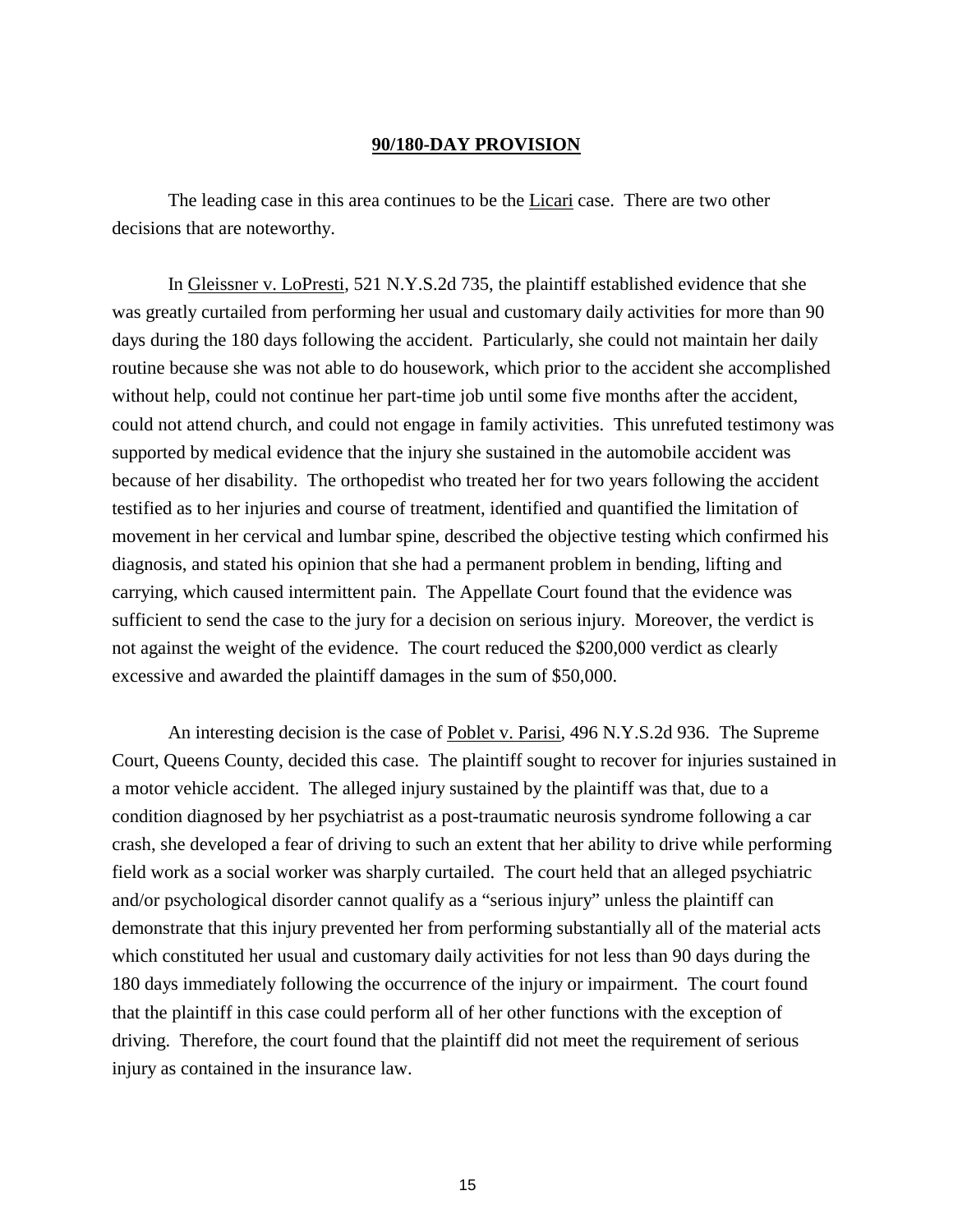#### **VII. CONCLUSION**

 Causes of action that are not specifically restricted remain unaffected by the no-fault statute. Since the statute does not limit the rights of "non-covered persons," they are allowed to sue "non-covered" or "covered" persons for property damage, all economic losses and all noneconomic losses, including pain and suffering, regardless of whether there is a serious injury. "Covered persons," however, are only permitted causes of action against other "covered persons" for recovery of property damage, death benefits, economic losses either not included in "basic economic loss" or in excess of the \$50,000 limitation and non-economic loss if there is a serious injury. As against "non-covered persons," the No-Fault Act does not preclude suit but does prevent any double recovery at the expense of the insurer, by granting a lien for the "first party benefits" paid or payable to "covered persons." The law further protects the insurer by limiting a "covered person's" right to compromise an action against a "non-covered person" except where he has the written consent of the insurer, court approval, or where the amount of the settlement exceeds \$50,000 (Insurance Law §5104).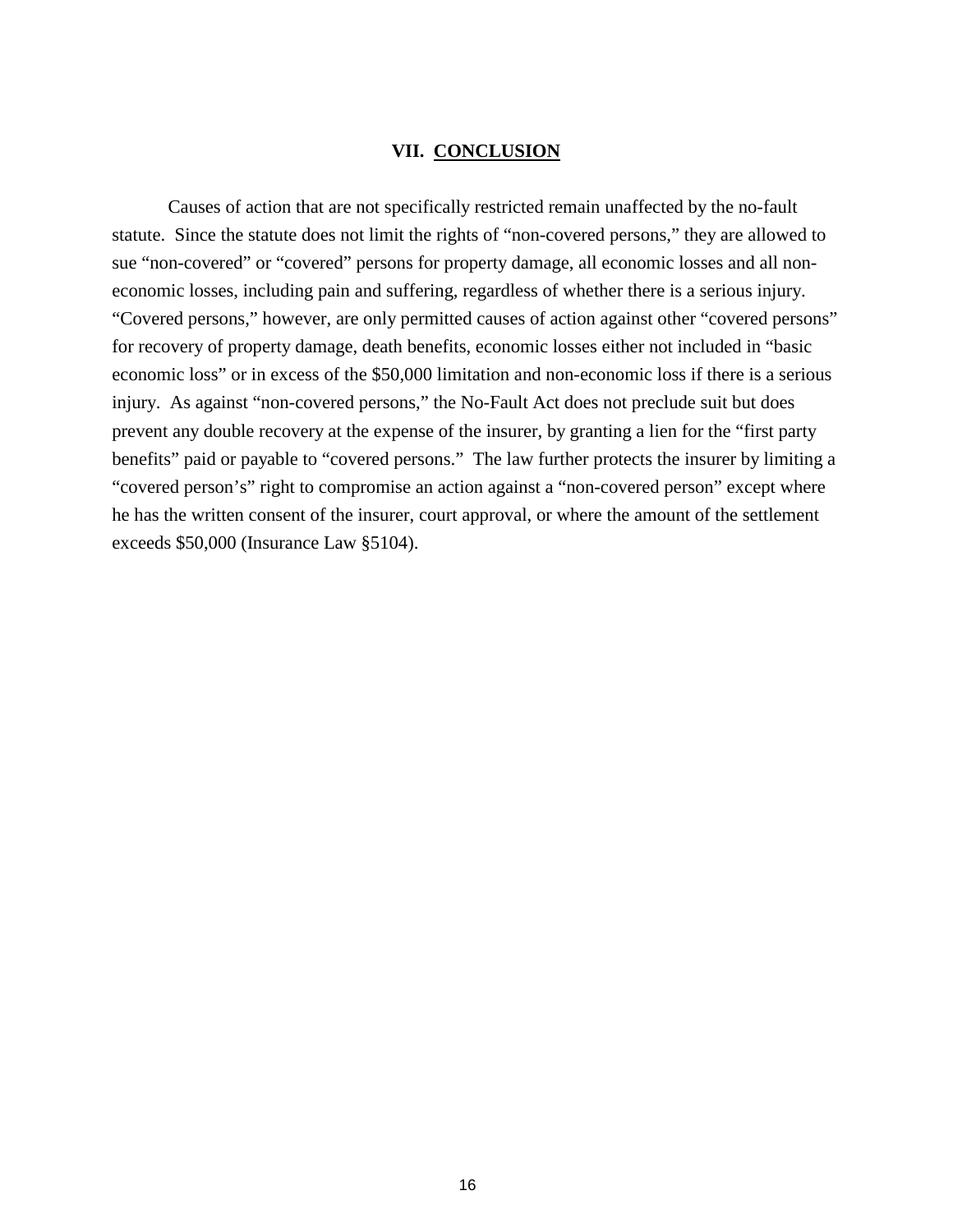# **APPENDIX OF THRESHOLD DECISIONS**

# **SIGNIFICANT DISFIGUREMENT**

 Moxley v. Givens, 679 N.Y.S.2d 472 (3d Dept. 1998). Plaintiff claimed that he sustained a significant disfigurement to his lower lip. He testified that his lower lip was numb in the area of the injury that made it difficult for him to eat certain foods, prevented him from fully smiling, and caused him to drool. However, plaintiff's own physician testified that there was no muscular damage to the lip. The court found no significant disfigurement.

Cushing v. Seemann, 668 N.Y.S.2d 791  $(4<sup>th</sup>$  Dept. 1998), Defendant made motion for summary judgment based upon claim that motorist did not sustain a significant disfigurement constituting serious injury. The evidence submitted by the plaintiff through her physician was that the plaintiff had a permanent and visible 7-inch scar on her head as a result of the scalp laceration. The court applied the standard that significant disfigurement is to be determined as to whether a reasonable person would view the condition as unattractive, objectionable, or subject to pity or scorn. The court found that there were triable issues of fact as to whether or not the 7 inch scalp scar constituted a serious injury within the meaning of the No-Fault Law. The court denied the defendant's summary judgment motion.

 Loiseau v. Maxwell, 682 N.Y.S.2d 74 (2d Dept. 1998). The court granted summary judgment to the defendant based on lack of serious injury. The Appellate Court upheld this ruling. The plaintiff sustained a scar 5 centimeters in length and 1 centimeter in width on the lower part of his leg. The court held that this did not constitute a significant disfigurement under Article 51 of the Insurance Law.

 Pietrocola v. Battibulli, 656 N.Y.S.2d 559 (3d Dept. 1997). Plaintiff sustained a 2 ½ centimeter laceration just above the hairline which was not readily discernable. The court held that this did not constitute a significant disfigurement. The court also dealt with the issue of permanent loss and significant limitation of use. Defendant in a summary judgment motion submitted an affidavit from an orthopedist that stated that based upon a physical examination of the plaintiff, there were no objective findings nor indications of injury whatsoever. There was no evidence of muscle spasms and the range of motion in the legs of the plaintiff was normal. The plaintiff was able to perform range of motion tests for his lower back without complaint of pain. The orthopedist also stated that he was unable to establish a relationship between the accident and plaintiff's complaint of lower back pain. In opposition, plaintiff submitted an affidavit of a chiropractor. However, this affidavit was insufficient as it was based on plaintiff's subjective complaints as opposed to any objective findings. The court therefore held that the plaintiff did not meet the serious injury threshold of the Insurance Law.

Zulawski v. Zulawski, 566 N.Y.S.2d 141 (4<sup>th</sup> Dept. 1991). Plaintiff sustained a laceration of his forehead, which required 20 stitches and left a 2 to 2 ½-inch scar on his forehead. The scar was still visible six and one half years after the accident. The court held that this was a significant disfigurement.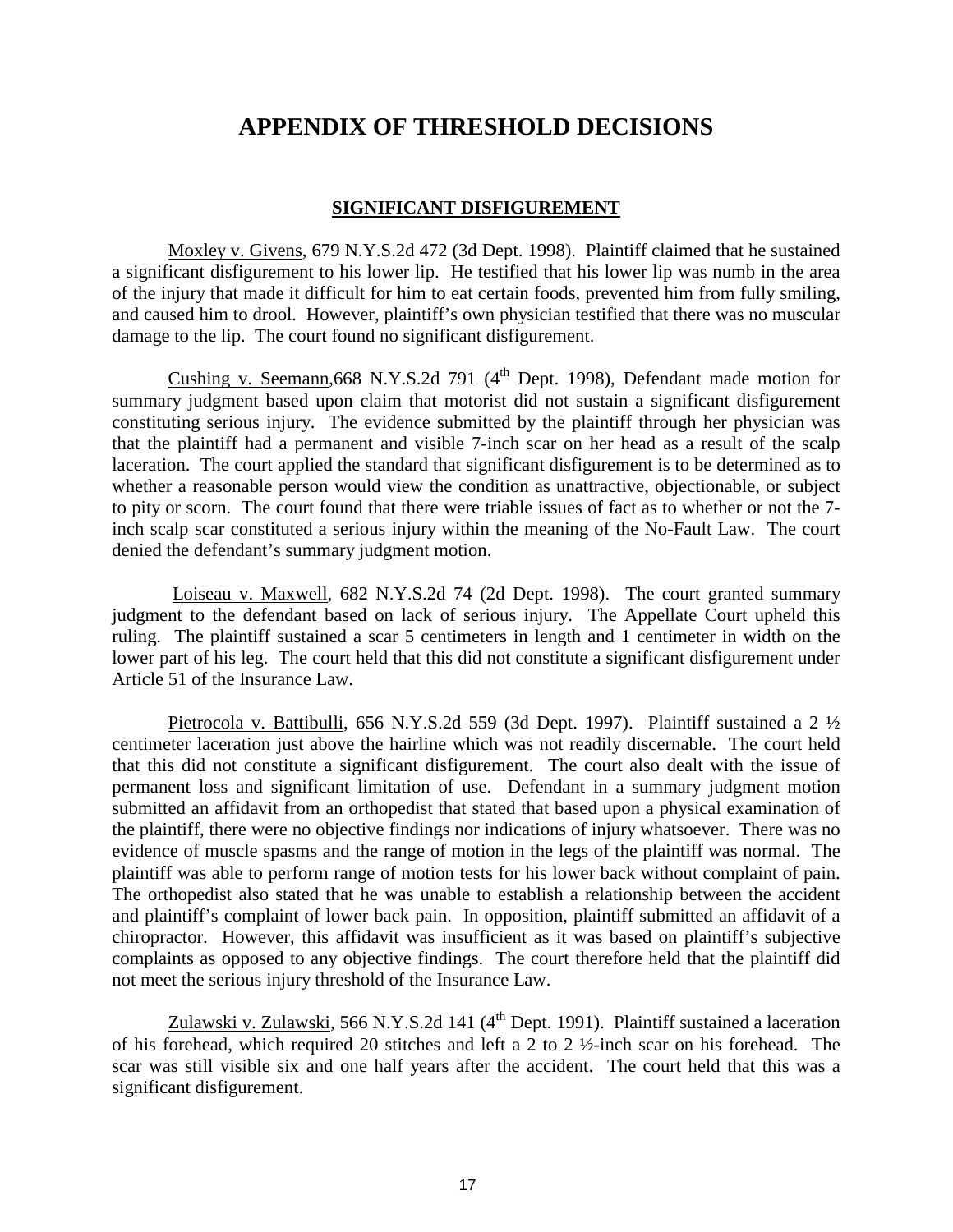Hutchinson v. Beth Cab Corp., 612 N.Y.S.2d 10  $(1<sup>st</sup>$  Dept. 1994). Plaintiff sustained a laceration over her right eyebrow. Plaintiff's surgeon described the laceration as a permanent "cosmetically significant scar." However, plaintiff's own treating physician described it as a laceration, and defendant's physicians described it as a 2-inch healed laceration within an area of depression and a laceration that healed with a good result. The court viewed photographs of the laceration. Based upon the cumulative evidence, the court found that the plaintiff failed to make out a prima facie case of serious injury.

 Matula v. Clement, 517 N.Y.S.2d 100 (3d Dept. 1987). Plaintiff required shoulder surgery following a motor vehicle accident. The surgery was necessary to relieve pain. As a result of the surgery, the plaintiff was left with a 6-inch scar. This scar was a significant disfigurement under the statute.

# **FRACTURE**

 Kennedy v. Anthony, 600 N.Y.S.2d 980 (3d Dept. 1993). Plaintiff sustained a fractured tooth as a result of the motor vehicle accident. The fractured tooth required dental repair and continuing treatment. The court found that there was nothing in the no-fault statute that indicated that a fractured tooth was not within the meaning of "fracture" so as to constitute a serious injury. This decision established that if there is a fractured tooth, there will be a finding of a fracture within the meaning of the No-Fault Law.

 Epstein v. Butera, 547 N.Y.S.2d 374 (2d Dept. 1989). In this case, the plaintiff did not sustain a fractured tooth but rather a chipped tooth. The Court held that a chipped tooth was not a fracture under the No-Fault Law. A fractured tooth is a fracture, and a chipped tooth is not a fracture within the meaning of the Insurance Law.

# **PERMANENT LOSS OF USE OF ORGAN, etc.**

 Booker v. Miller, 685 N.Y.S.2d 837 (3d Dept. 1999). In order to establish "permanent loss" it is not necessary to prove a total loss of the effected function or system, but it is still necessary to submit proof that it operates in some limited way or operates only with pain. Some degree of permanency and causation must be established. The court continued that to establish a "permanent consequential limitation," it was encumbered upon the plaintiff to demonstrate more than a "mild, minor, or slight limitation of use." The hospital records in this case demonstrated a diagnosis of cervical strain. X-rays and all other tests were negative for injuries. Plaintiff thereafter complained of back, neck, chest, and arm pain. Plaintiff's own physician stated that the plaintiff could work without restrictions and would improve under a home exercise program. Defendant's physician diagnosed the plaintiff to have sustained a cervical spine sprain with left ulnar nerve symptoms and irritation. The defendant's physician did document certain objective findings such as a minor limitation of motion in rotation, a positive Tinel's sign present over the ulnar nerve at the left elbow, and decreased sensation in the ulnar nerve distribution on the left side. However, the physician was emphatic in stating that any resulting limitations were either mild, slight, or insignificant. The Court found that the plaintiff did not sustain a serious injury.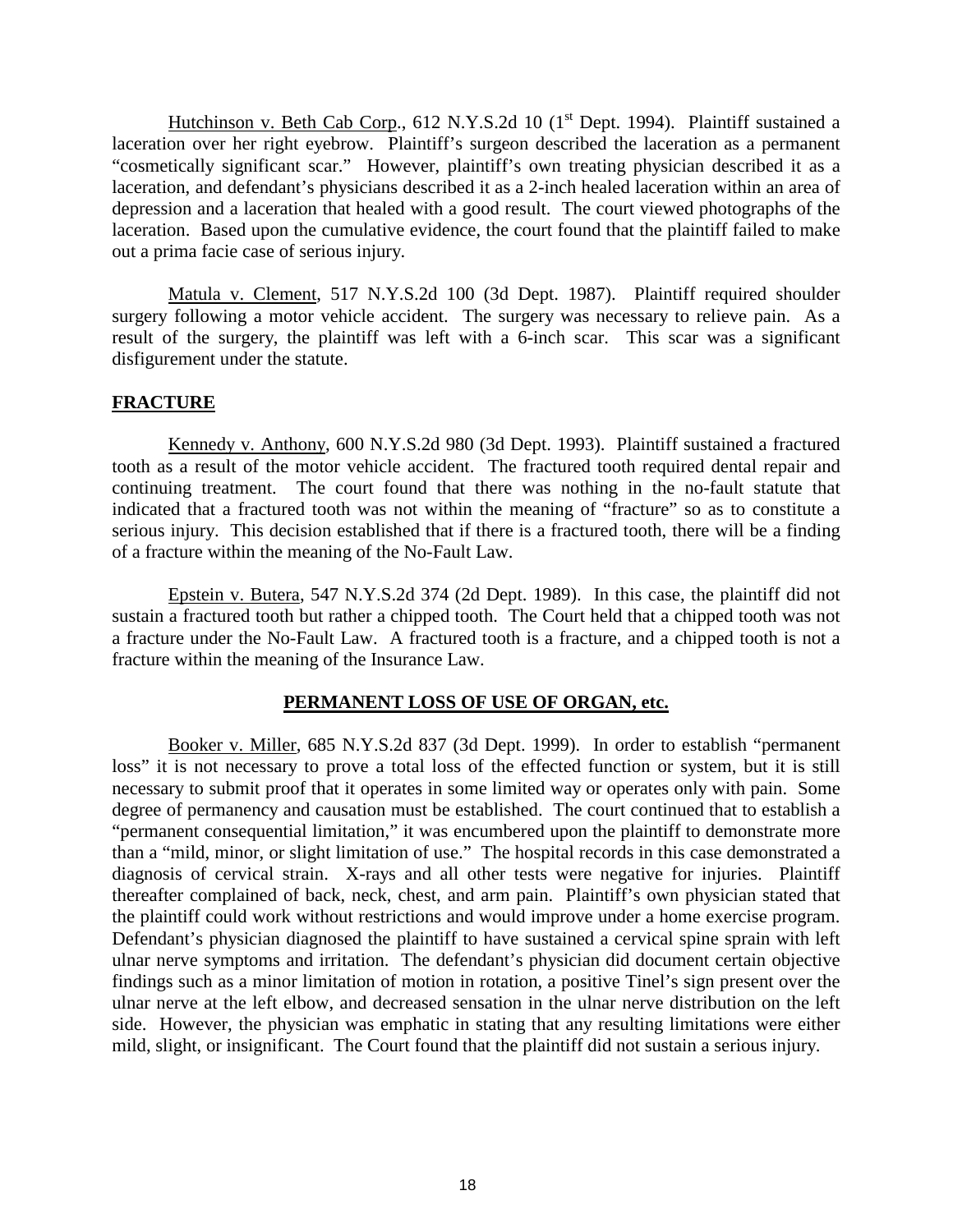Paolini v. Sienkiewicz, 691 N.Y.S.2d 836  $(4^{th}$  Dept. 1999). Plaintiff's treating chiropractor found that plaintiff sustained a permanent impairment of 6 percent of the overall range of motion in her spine. This minor degree of impairment does not qualify as a significant or consequential limitation of use.

 Kosto v. Bonelli, 681 N.Y.S.2d 293 (2d Dept. 1998). The trial court granted summary judgment to the defendants based on lack of serious injury. Plaintiff claimed to have sustained a lumbosacral sprain and other soft tissue injuries. An MRI of the plaintiff performed in September of 1994 indicated preexisting levels of disc herniation and desiccation that were not due to the present accident. The affidavit of the plaintiff's chiropractor was found woefully insufficient in that it failed to indicate that the opinion was based upon a recent medical examination rather than an earlier examination conducted over two years prior thereto. It further noted that there was a loss of the lumbar range of motion but failed to specify the extent or degree of such limitation of motion.

 Countermine v. Galka, 593 N.Y.S.2d 113 (3d Dept. 1993). Testimony showed that plaintiff suffered a torn rotator cuff in his right shoulder leaving the plaintiff with residual permanent adhesive capsulitis. This limited plaintiff's ability to move his right arm without pain. The court found that there was serious injury in this case based on objective tests and conclusions. The court stressed that the finding of a serious injury was based on objective evidence and not unsubstantiated subjective complaints of pain.

# **BACK PAIN**

 Dubois v. Simpson, 582 N.Y.S.2d 561 (3d Dept. 1992). Plaintiff's vehicle was struck on the passenger side by defendant's vehicle as she was backing her car out of a driveway. Complaining of pain in the right side of her neck and shoulder, plaintiff was examined at a local emergency room. X-rays revealed no trauma. She was diagnosed with a muscle injury, given medication and a cervical collar, and discharged. Thereafter, she made several follow-up visits to a doctor, but sought no further medical treatment when, apparently on the recommendation of her attorney, she consulted a neurologist. The neurological examination was normal. Although the range of motion to the cervical spine was full, plaintiff's apparent complaint of discomfort on her right side led the neurologist to conclude that the plaintiff had a cervical strain and two months of physiotherapy was prescribed.

 Plaintiff claims that her injuries constituted a permanent loss of use or a permanent consequential limitation. She also claims to have been prevented from performing substantially all of her usual and customary activities for 90 of the 180 days immediately following the accident.

 Defendant filed a summary judgment motion that disputed the plaintiff's injury claims. The court granted defendant's summary judgment motion. Addressing first plaintiff's claim that she was unable to perform her normal and usual activities, the court rejected her statement that she was unable to attend to her usual household duties of cooking, cleaning, dusting, vacuuming, and the like during the three to four months that she was home after the accident. The plaintiff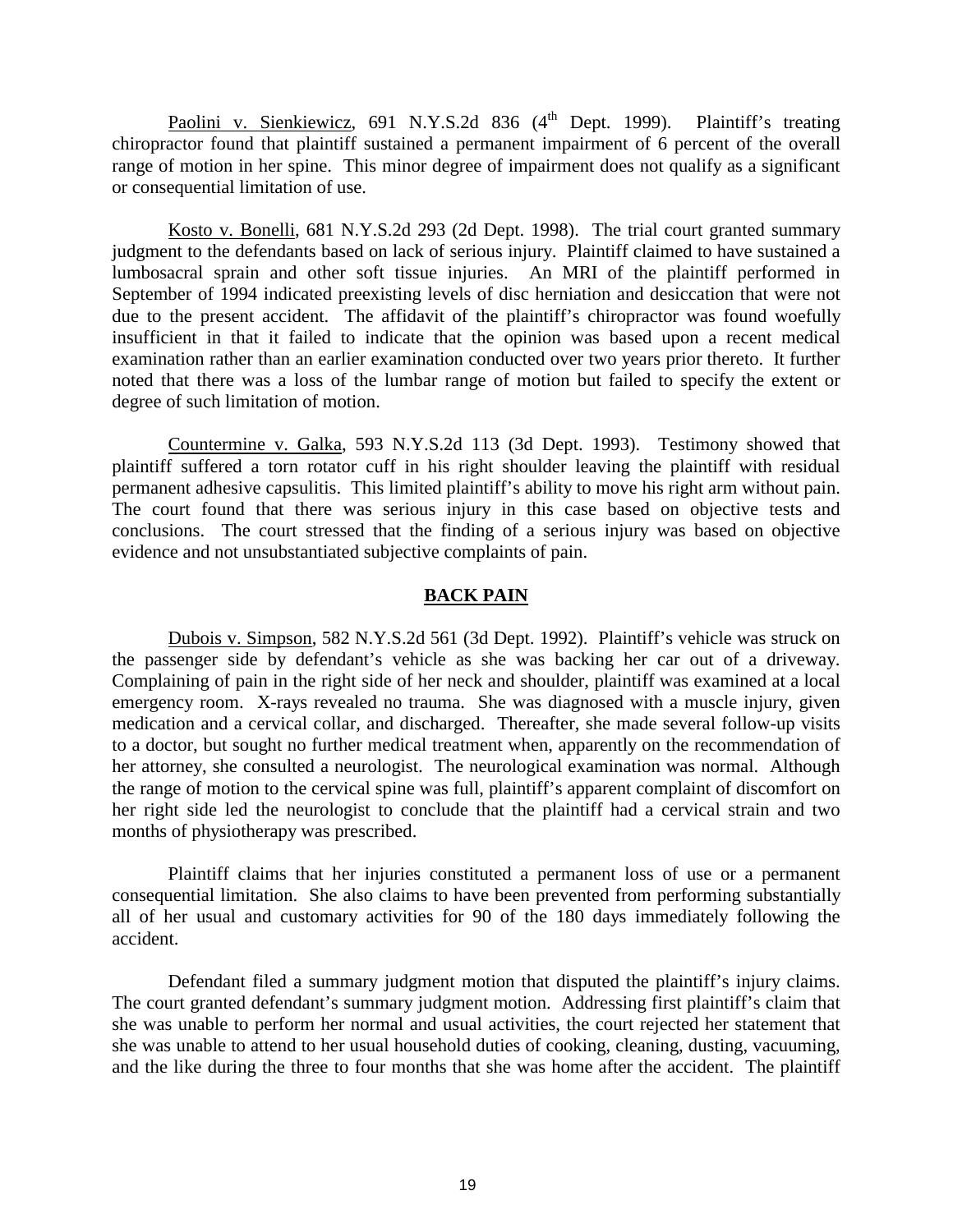was also unable to attend various social functions. The court stated that the affidavit of the plaintiff was conclusory in nature and rejected the affidavit.

 The court further found that the plaintiff's claim of loss of range of motion in her neck and cervical area did not meet the serious injury threshold. The court found it to be a mild decrease in range of motion and this does not equal a permanent consequential limitation of use of this body function. The court further rejected the subjective complaints of pain in the plaintiff's neck and shoulder area.

 Robillard v. Robbins, 563 N.Y.S.2d 940 (3d Dept. 1990). Plaintiff's expert testified that the plaintiff suffered from chronic cervical strain so as to constitute a significant limitation. Jury returned a verdict in favor of the plaintiff. This was affirmed on appeal. In particular, the court found that an expert is not precluded from giving an opinion as to whether or not a particular injury may meet one of the categories of serious injury as defined in the Insurance Law.

 It should be noted that this decision was a three to two decision. The dissent found it internally inconsistent to permit an expert to perform the function of a jury. The dissent would have reversed the decision. This is a Third Department decision and would therefore have little impact on the majority of your cases which are in the First and Second Departments.

 Belmonte v. Collins, 690 N.Y.S.2d 596 (2d Dept. 1999). The trial court granted summary judgment to the defendants. The Appellate Court reversed this. The Appellate Court found that there was serious injury established within the meaning of the No-Fault Insurance Law. Plaintiff offered evidence that an MRI of her spine taken approximately one month after the accident revealed the existence of a small central L4-5 disc herniation. Plaintiff's treating physician provided objective evidence of the degree of the limitation of use of the plaintiff's back and right leg.

 Ottavio v. Moore, 529 N.Y.S.2d 876 (2d Dept. 1988). Immediately after the accident the plaintiff did not sustain any manifest physical injuries and was not taken to the hospital. She saw her family physician the next day, was given some painkillers and bed-rest was recommended. Thereafter, the plaintiff continued treatment for neck and lower back pain with a chiropractic orthopedist. X-rays showed the plaintiff had sustained subluxations or misalignments of the spine. The chiropractic orthopedist was of the opinion that this condition would be permanent and would cause occasional pain to the plaintiff. The court found that the plaintiff provided ample medical evidence to make out a prima facie case of serious injury. The court stated that pain can form the basis of a serious injury. Whether it does is a question of fact for the jury. The court also noted that in past cases it is held that the permanency of an injury could refer to persistent pain or operation of the organ, member or system in some limited way, or only with pain. In this case, the plaintiff could only undertake certain neck movements with pain. The expert for the defendant did not refute this testimony. The court stressed that the plaintiff's xrays showed misalignments both in the cervical spine and in the lower back. I believe that the significance of the x-rays was the determining factor in this decision.

 Maisonaves v. Freedman, 680 N.Y.S.2d 619 (2d Dept. 1998). Plaintiff was involved in a rear-end collision. Testimony at trial showed that the plaintiff suffered from four bulging discs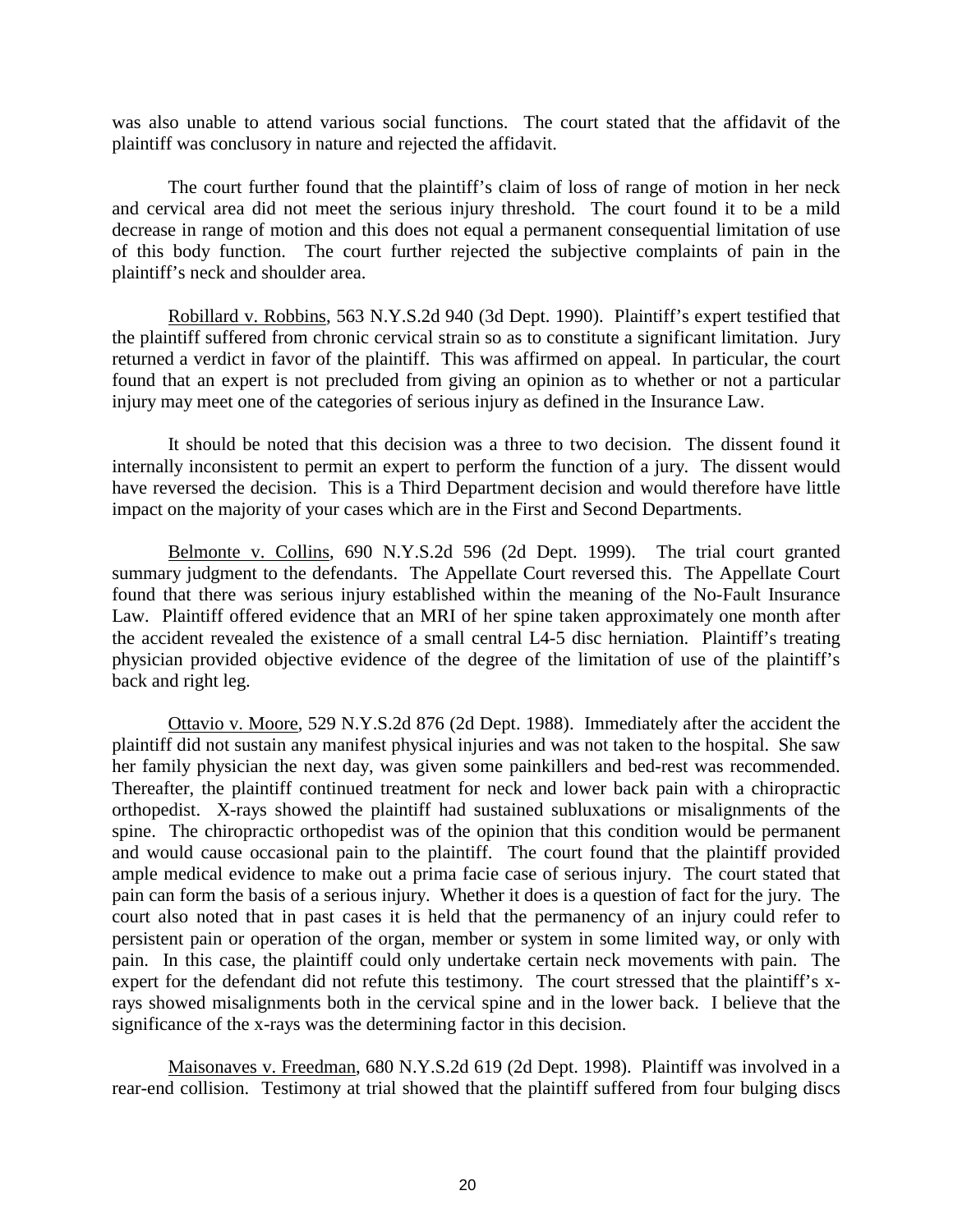in the cervical spine and two bulging discs in the lumbosacral spine. These bulges impinged upon the thecal sac. The jury found that these injuries constituted a significant limitation of use of a body function or system and that the plaintiff was unable to perform as usual in customary activities during the 90/180-day period. It should be noted that the jury returned the verdict of \$426,000 for pain and suffering. This was reduced by the Appellate Court to \$100,000 for past pain and suffering and \$75,000 for future pain and suffering.

# **LIMITATION OF USE**

 O'Reilly v. Nelson, 689 N.Y.S.2d 221 (2d Dept. 1999). The trial court set aside a jury verdict for the plaintiffs and dismissed the complaint for failure to prove serious injury. Testimony showed that the plaintiff sustained incipient carpal tunnel syndrome. This was insufficient to satisfy the threshold criteria that she sustained a permanent consequential limitation of a body organ or member. The Appellate Court further stated that there was insufficient testimony to show that the plaintiff was disabled during the 90/180-day period.

Bandoian v. Bernstein, 679 N.Y.S.2d 123 ( $1<sup>st</sup>$  Dept. 1998). The Trial court granted summary judgment motion based on lack of serious injury. The Appellate Court affirmed this. Plaintiffs' physician's affirmation stating summarily that all three plaintiffs suffered from a permanent disability of the cervical spine was insufficient to raise a triable issue of fact. There was no other medical evidence produced by plaintiffs sufficient to sustain their action. Medical proof of "serious injury" offered respecting one of the plaintiffs was inadequate for its failure to specify the degree of limitation or restriction caused by the injury and was based upon an MRI examination before more than a year and a half earlier by a physician other than the affiant. As to the two remaining plaintiffs, the 10 percent restriction of extension and/or rotation they claimed to have suffered is not, under the circumstances of this case, of sufficient magnitude to qualify as a significant or important limitation of use.

 Zeyger v. Litman, 674 N.Y.S.2d 380 (2d Dept. 1998). The Appellate Court held that V. Zeyger met his burden of demonstrating the existence of factual injuries in opposing summary judgment motion of defendants. The affidavit of his treating chiropractor, based upon a recent examination, presented objective evidence of the extent or degree of limitation with respect to the use of his cervical lumbar spines and that the injuries are permanent. However, the affidavit submitted by I. Zeyger failed to show that she sustained a permanent consequential limitation of use or a significant limitation of use. Objective evidence of the extent or degree of the physical limitation in her cervical spine was based on a chiropractor specialist examination performed approximately five years earlier, and the chiropractor failed to quantify these limitations at a more recent examination. Furthermore, evidence that she suffered from mild diffuse cerebral dysfunction and complained of headaches is a showing of no more than a minor, mild, or slight limitation of use and this is insignificant within the meaning of the Insurance Law.

 Duarte v. Ester, 668 N.Y.S.2d 631 (2d Dept. 1998). The trial court found that the plaintiff did not meet the physical injury threshold and granted summary judgment to the defendants. The Appellate Court reversed this. The Appellate Court found that the affidavits of the plaintiff's two physicians, who examined him three and one half years after the accident,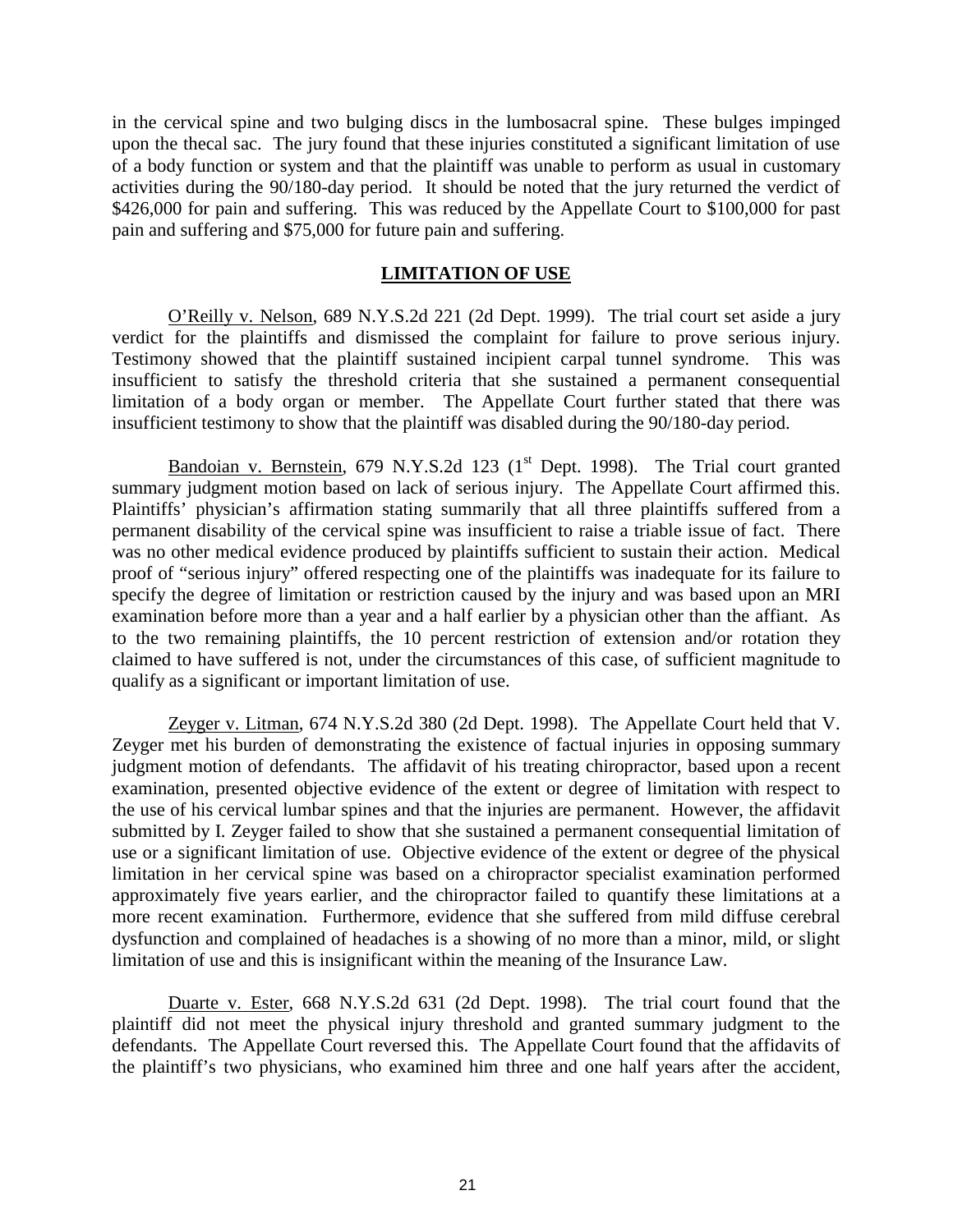found a 10 percent limitation in full flexion of the knee that could result in surgery. This established a prima facie case of serious injury.

Paternoster v. Drehmer, 688 N.Y.S.2d 788 (3d Dept. 1999). Plaintiff complained of general muscular skeleton pain after a motor vehicle accident and was taken to the hospital. Approximately two weeks later, he was treated by his family physician and diagnosed with meralgia paresthetica. Plaintiff was referred to physicians who treated him with a series of nerve blocks. At trial a neurologist testified on behalf of the plaintiff and opined that based on his examination, the plaintiff suffered from meralgia paresthetica, which is essentially a pinched nerve at the crest of the hip. The neurologist detected hypersensitivity over the area of the lateral thigh based on a pinprick test, which the physician stated had both objective and subjective components. The plaintiff's condition was purely sensory and did not affect strength, but could be very painful and restrict plaintiff's activities. The court found that the plaintiff sustained an injury that resulted in a significant limitation and was not a mere recitation of plaintiff's subjective complaints. The plaintiff's complaints of pain had an objective basis.

# **NECK PAIN**

Verderosa v. Simonelli, 689 N.Y.S.2d 45 ( $1<sup>st</sup>$  Dept. 1999). The affirmation of plaintiff's treating physician, based upon a recent personal examination of the plaintiff, asserts that more than two years after the accident plaintiff continues to suffer significant limitation of use of the neck and right knee. Appended reports of the MRI, SSEP, ultrasound, and other tests performed by other physicians further support such limitations as consistent with the findings of such tests of straightening of the normal lordotic curve, radicular dysfunction at the left C8 level, and inflammation and damage of the cervical and lumbar posterior paravertebral tissues and of the left trapezius muscles. The Appellate Court found that this evidence supported significant limitation of use.

 Kern v. Ash, 676 N.Y.S.2d 296 (3d Dept. 1998). The day of the accident the plaintiff was evaluated at a local health facility and complained of "slight neck stiffness." The examining physician recorded his impression as "neck strain" and found that the plaintiff had a full range of motion of the neck. No medication was prescribed or further treatment ordered. Approximately one week after the accident the plaintiff consulted an orthopedist complaining of neck pain. The orthopedist found a good range of motion in the cervical spine and x-rays were completely within normal limits. Plaintiff underwent physical therapy and was found to have a minimal decrease in the range of motion of the left side of the neck and a minimal to moderate decrease of cervical spine extension. An MRI of the cervical spine was unremarkable. The Appellate Court found that the plaintiff did not meet the physical injury threshold, reversed the order of the lower court which denied the summary judgment motion of the defendant, and dismissed the complaint. The court stated that there was a deficiency found in the plaintiff's own medical records, which contained no evidence confirming nor suggesting any significant curtailment of plaintiff's ability to engage in his normal activities. The only evidence that the plaintiff submitted was a letter from his orthopedist that stated that the plaintiff advised him that he was totally disabled from July 25, 1992 through March 13, 1993. This was clearly insufficient as it was not objective medical evidence.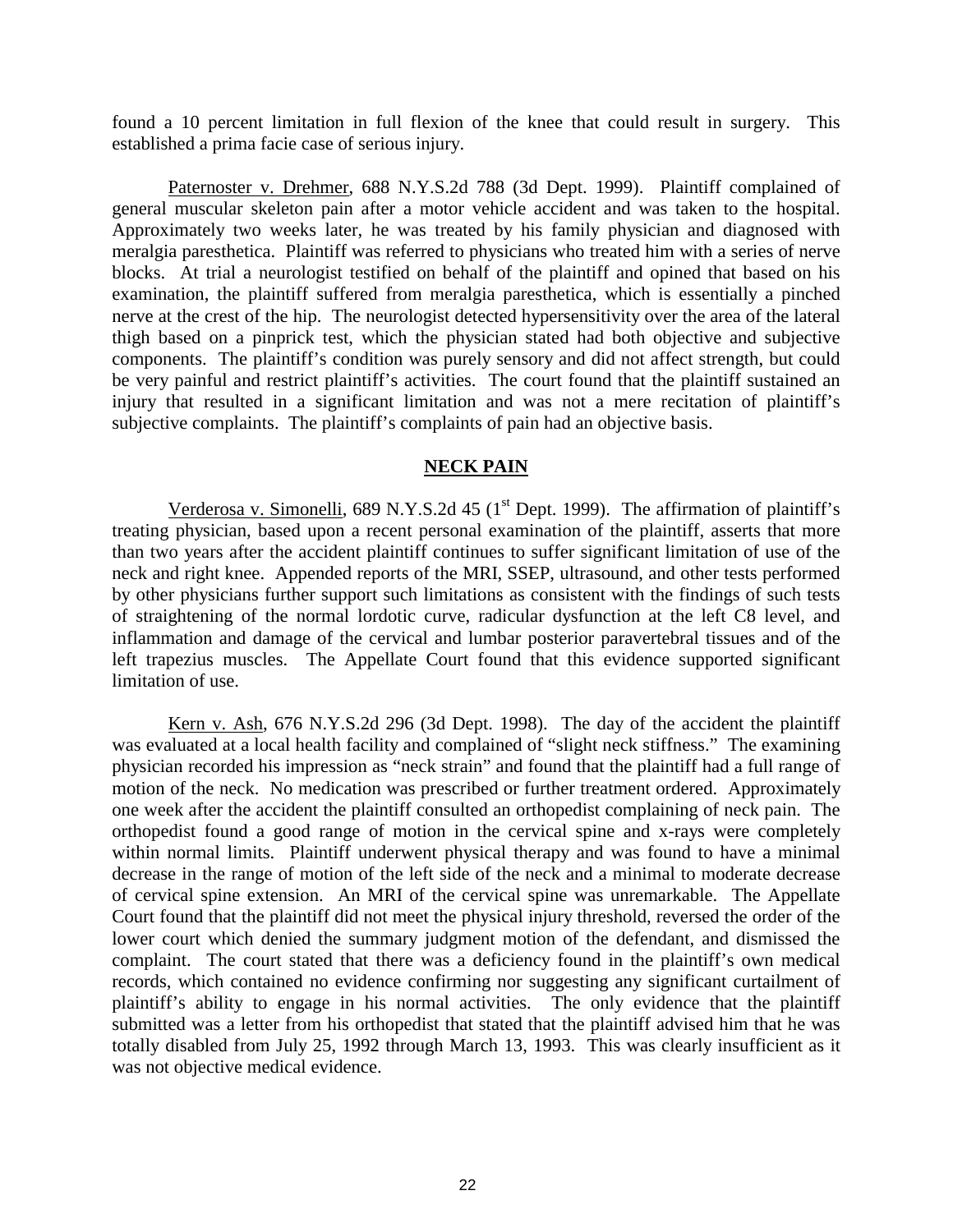#### **90/180 Day Rule**

 Glielmi v. Banner, 678 N.Y.S.2d 138 (2d Dept. 1998). The plaintiff's self-serving affidavit concerning his inability to perform his daily activities after the accident, without more, is insufficient to establish that he had sustained a medically determined injury or impairment of a non-permanent nature which prevented him from performing substantially all of the material acts which constituted his usual and customary daily activities for a period of not less than 90 days during the 180-day period immediately following the accident.

 Abrahamson v. Premier Car Rental, 691 N.Y.S.2d 83 (2d Dept. 1999). The trial court denied defendants' motion for summary judgment based on lack of serious injury. The Appellate Court reversed the order. The evidence demonstrated that the injured plaintiff returned to work full-time within 73 days of the accident. Prior to his return, his orthopedist determined that he no longer suffered from rib-cage tenderness and had a full-range of shoulder motion. The report of the defendants' expert indicated that there was no evidence of any long-term disability. The defendants therefore sustained their burden of demonstrating that the plaintiff was not prevented from performing "substantially all" of his daily activities during the 90/180-day period. It should be noted that the plaintiff's own affidavit and his pre-trial testimony at an examination before trial indicated that he "occasionally suffers from back pain and that he was unable to have sexual relations with his wife or to care for his children for three months after the accident." However, he failed to submit any credible medical or other evidence to support these subjective claims.

#### **ABSENCE FROM WORK**

 Delaney v. Lewis, (3d Dept. 1998). Plaintiff was involved in a rear-end collision. She complained of debilitating headaches and damage to the cervical and thoracic areas of her spine. The court found that the plaintiff submitted evidence showing her subjective complaints. There was no objective medical testimony to support these subjective complaints. As far as the 90/180- day period is concerned, the court ruled that the plaintiff's claim that she had to reduce her work hours during that 90/180-day period was self-imposed. The plaintiff had been advised that her condition would improve if she pushed herself rather than restricted her activities. As such, the court would not allow the fact that she decided not to work full-time to be a qualifying element under the serious injury threshold definition of Article 51.

 Sigona v. New York City Transit Authority et al., 680 N.Y.S.2d 228. The plaintiff testified to the effect that he was out of work for at least six months while under active medical care. The Appellate Court held that this does not, in the absence of a physician's affidavit substantiating that his alleged impairment was attributable to a "medically determined injury" sufficient to raise a triable issue as to whether the plaintiff was prevented from performing substantially all the material acts which constitute his usual and customary activities for the 90/180-day period.

 Relin v. Brotherton, 633 N.Y.S.2d 883. The Appellate Court held that the record in the trial court failed to establish that plaintiff's injuries prevented her from performing her normal and customary activities immediately following the accident. The plaintiff missed three weeks